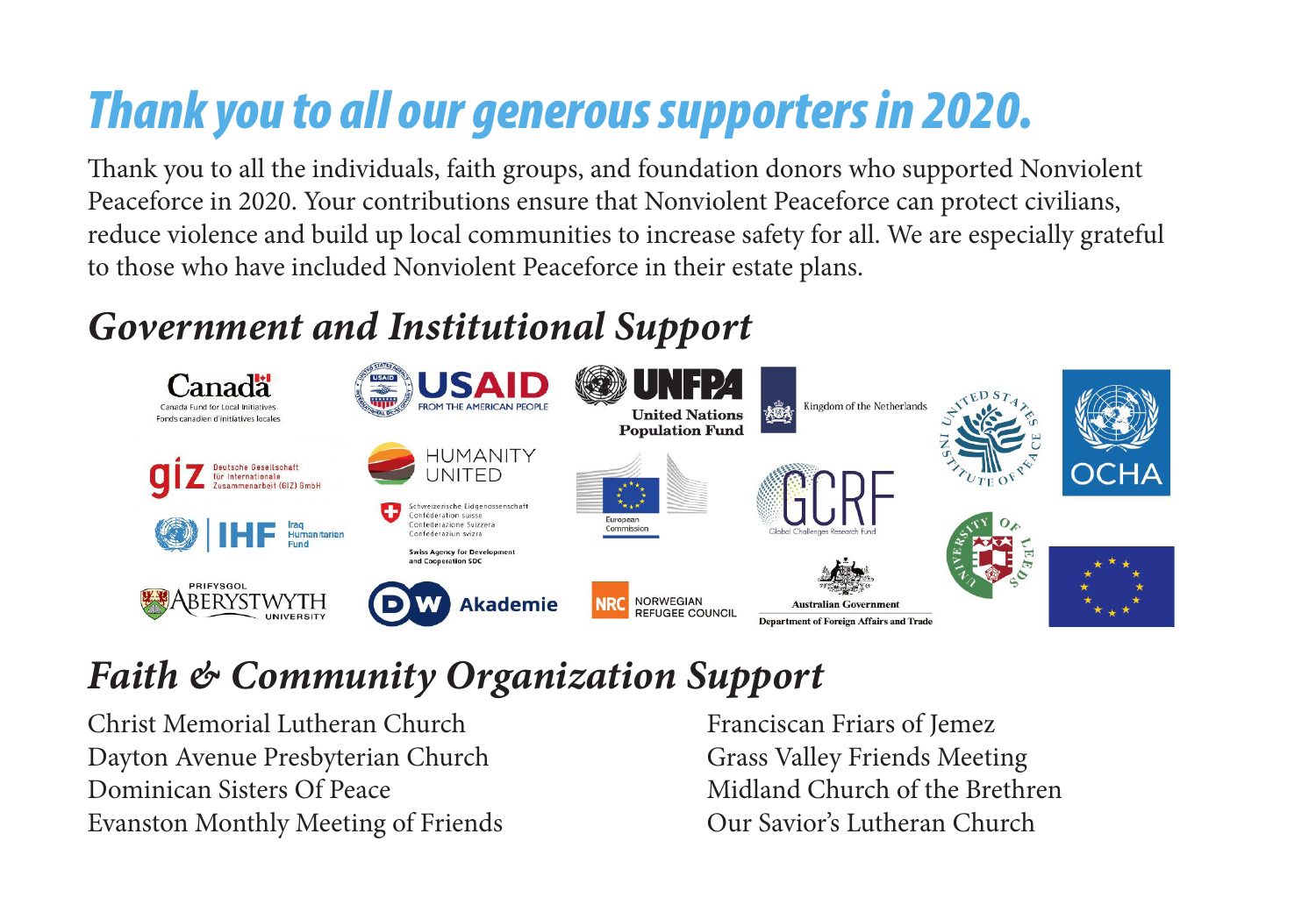Philadelphia Yearly Meeting of Friends Poplar Ridge Friends Meeting Redwood Forest Friends Meeting Santa Cruz Friends Meeting School Sisters Of Notre Dame Sisters of Charity of Leavensworth Sisters of Charity of the Blessed Virgin Mary Sisters of St. Francis - Clinton, IA Sisters Of The Divine Savior Society of the Divine World Unitarian Church of Underwood

United Church of Christ Midland Global Giving Horizon House Minneapolis Public Schools Minnesota Voice Rotary Club of Lakeville UN Dept. of Political and Peacebuilding Affairs United Nations African Union Mission in Darfur United Way of the Columbia-Willamette

### *Foundations & Donor Advised Funds*

A grant from the John F. Brandes Fund of the Catholic Community Foundation AmazonSmile Foundation Baltins Family Fund of The Minneapolis Foundation Colombe Peace Foundation Dayton King Foundation Eleanor and Frederick Winston -The Longview Foundation

Ellie Crosby -The Longview Foundation Fenwick Foundation GHR Foundation Hahne and Okuzumi Charitable Fund Humanity United Institute for Intergroup Understanding Janet A. Henquinet Charitable Account Jubitz Family Foundation Julie Corty Family Fund of The Minneapolis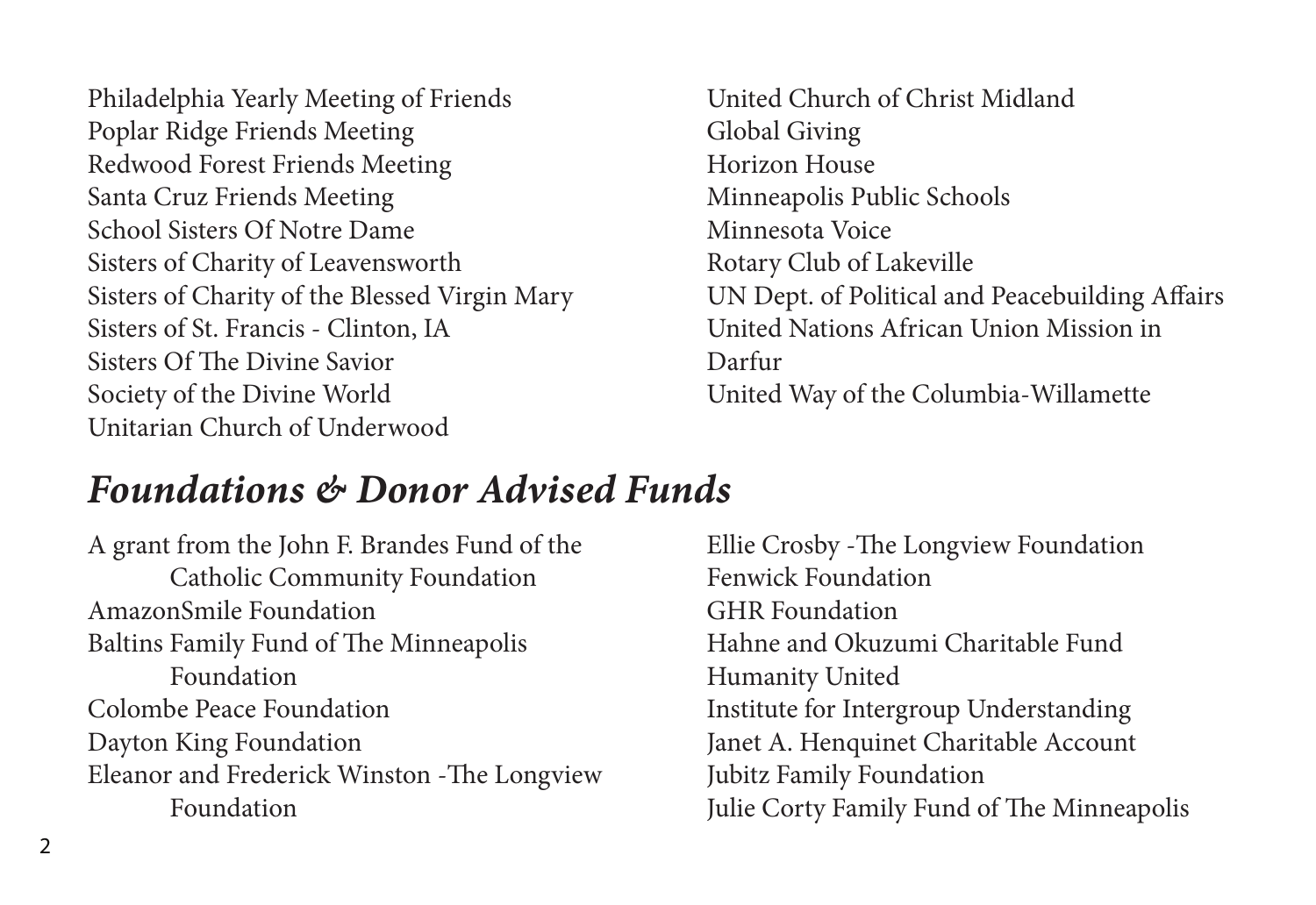Foundation

M. Victoria Bowes Charitable Fund, a Donor Advised fund of the U.S. Charitable Gift Trust.

Mary Dolan- The Longview Foundation Medea Benjamin on behalf of the Arch of

**Justice** 

New Venture Fund

Peace and Blessing Fund

Rehael Fund - Roger Hale/Nor Hall of The Minneapolis Foundation Robert and Teri Crosby Restricted Family Fund

of the Longview Foundation Roger L. & Agnes C. Dell Charitable Trust Sacajawea Charitable Foundation in honor of

Wendy K. Wrean Sam and Susan Merrill Fund Samsara Foundation Sheryl & Robert Lane Charitable Fund Spring House Charitable Fund Stuepfert Foundation The Amy L. Hubbard and Geoffrey J. Kehoe

Fund The Andree Wagner Peace Trust The Bjornson Ohana Charitable Fund The Fiddlehead Fund The Lucas Erickson Fund of The Minneapolis Foundation The LuLu Foundation The Mary Ellen Carter Foundation The McKnight Foundation The Paul and Edith Babson Foundation The Pema Chodron Foundation The Remele Family Fund of the Minneapolis Foundation The Ruvelson Family Fund The SEBA Fund of the Minneapolis Foundation The Susan A. and Donald P. Babson Charitable Foundation The Wiersma Sisters Family Fund of the Minneapolis Foundation Thiele Family Fund of the Community Foundation of Collier Co Winky Foundation Zane and Alison Behnke Fund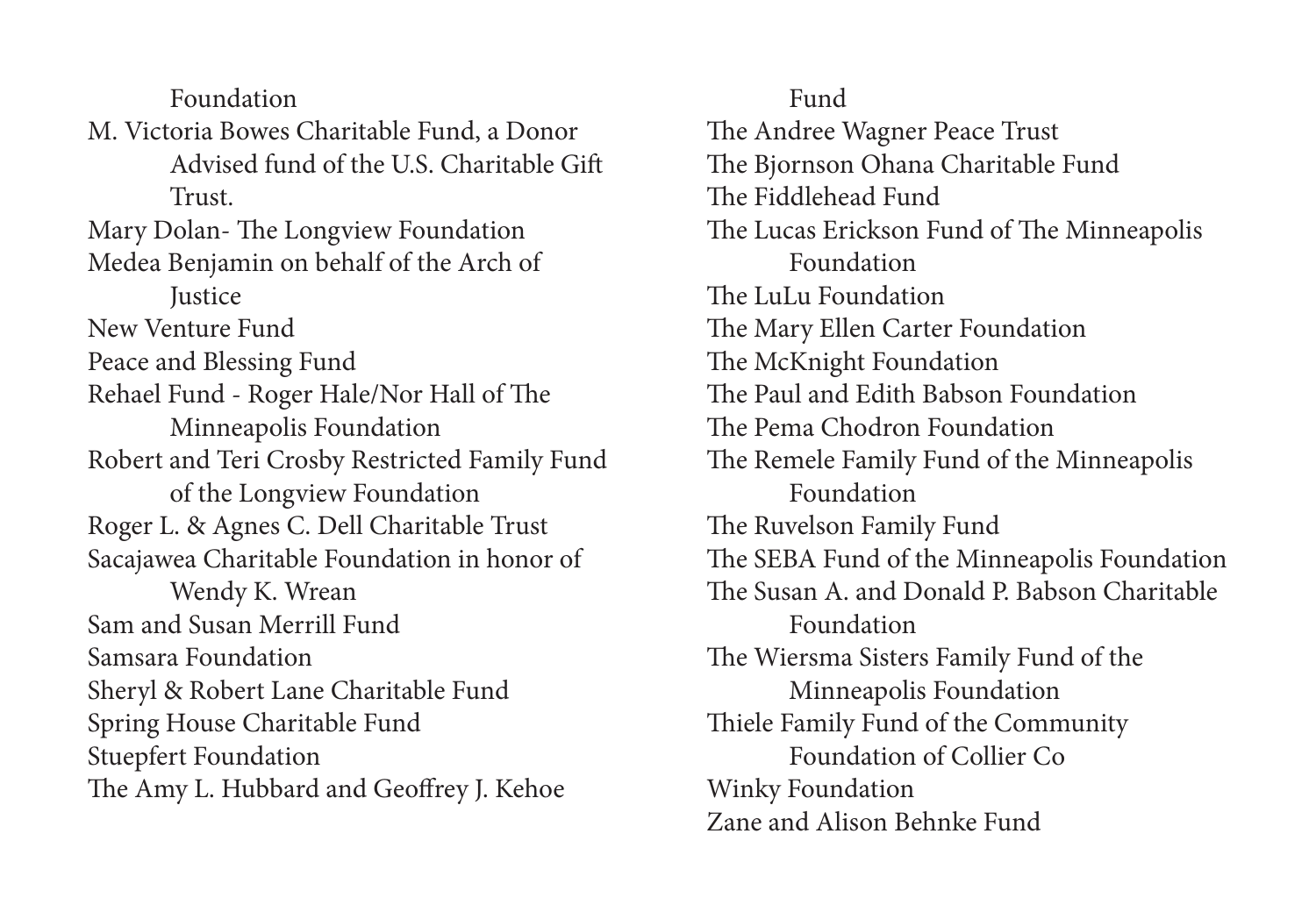#### **Thank you for your contributions in honor of and in memory of people committed to peace.**

### *Gifts in honor of*

MacKenzie Anderson Kenneth Anderson Marna Anderson Lara Coppock Josine Peters Michael Belvins Kathleen Milligan Rose Betz-Zall Ken Fremont-Smith Aaron Brace Jerry Brace Randall Bryan Mairin Bryan Irene Butter Leonore Gerstein Margaret Campbell Luke Campbell Ruth Ann Carp Robert and Marianne Drumm Ambassador Anwarul K. Chowdhury Anonymous Cynthia Cycon Kristin Jacobsen Terry Dosh Millicent Dosh Mel Duncan Georgia Duncan Mary Lou Ott John Reuwer and Laurie Gagne Mel Duncan & David Hartsough Kathleen C. Murphy Richard and Phyllis Taylor Caroline Wildflower Joseph Freund Brian Freund Hugh Gelch Miranda Gelch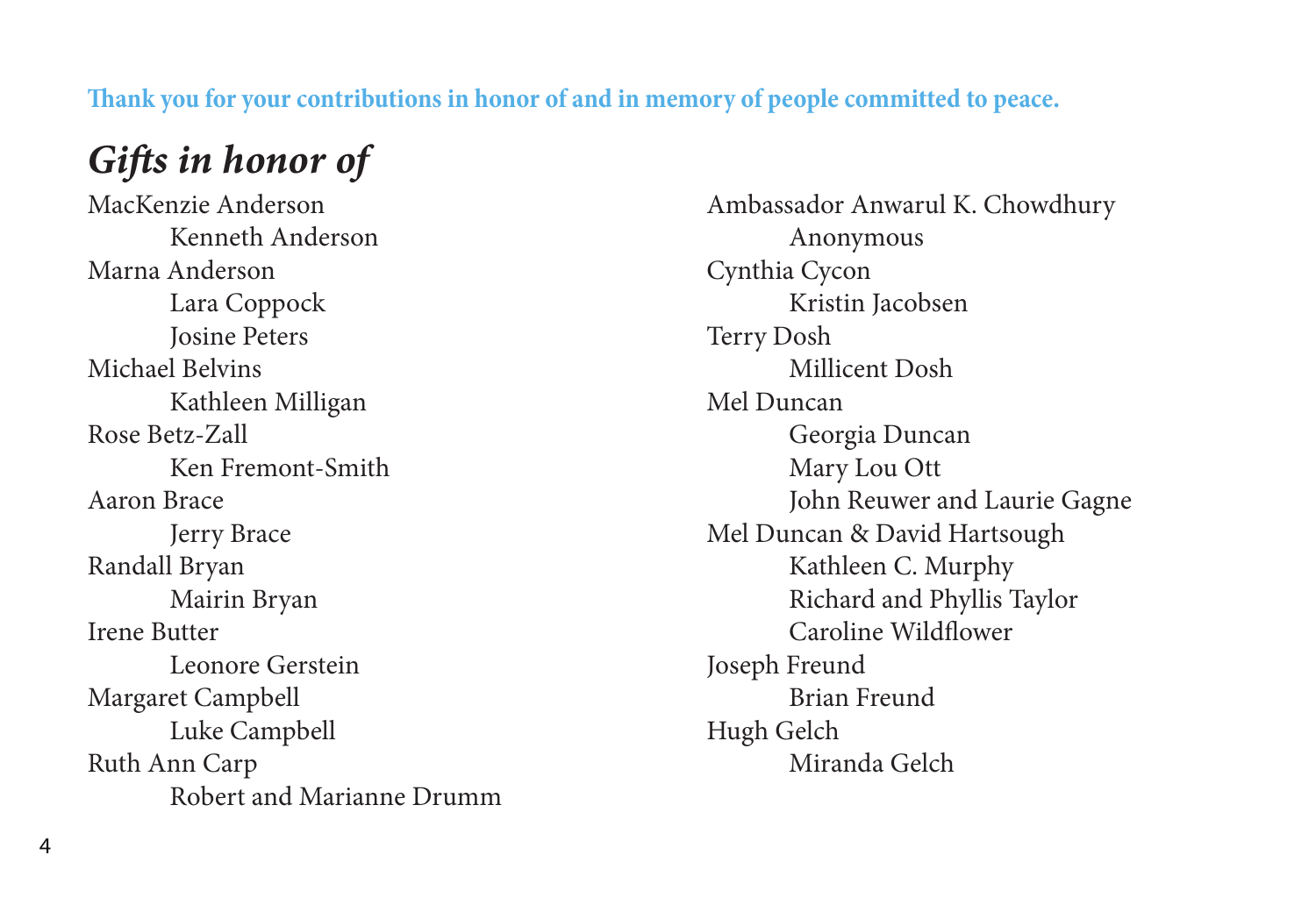Rabbi Lynn Gottlieb Joyce Smith Jon Hall and Jan Sterk Brennan Hall Brennan Hall Linda Jokela Chris and Jean McCandless Phil McManus and Betsy Fairbanks Carol Rodgers Geoffrey Shaskan Cathy Whitmire and Tom Ewell Rita M. Archibald Doug Helfrich Nancy Helfrich Nell Hillsley The Harwood Family Robert Irwin Lynne Weiss Bart Jackson Lorraine Jackson Daddy Jo Ashley Torres

Charles Johnson Samual Johnson Bakari Kafele Dajenya Kafele Ingrid and Brian Kelly Mary Smyer Austin Kraft Lisa Kraft George Lakey Margaret and David Camp Brian McLeod Curtis Cowgill Clarkson and Andrea Palmer Lyle Jenks Clarkson T. Palmer Irene Palmer and Robert Rosenthal Jan Passion Marjorie and Richard Ettlinger Heather Patrick and Dave Newell Jane Keen Bob Pierce II Annette and Robert Pierce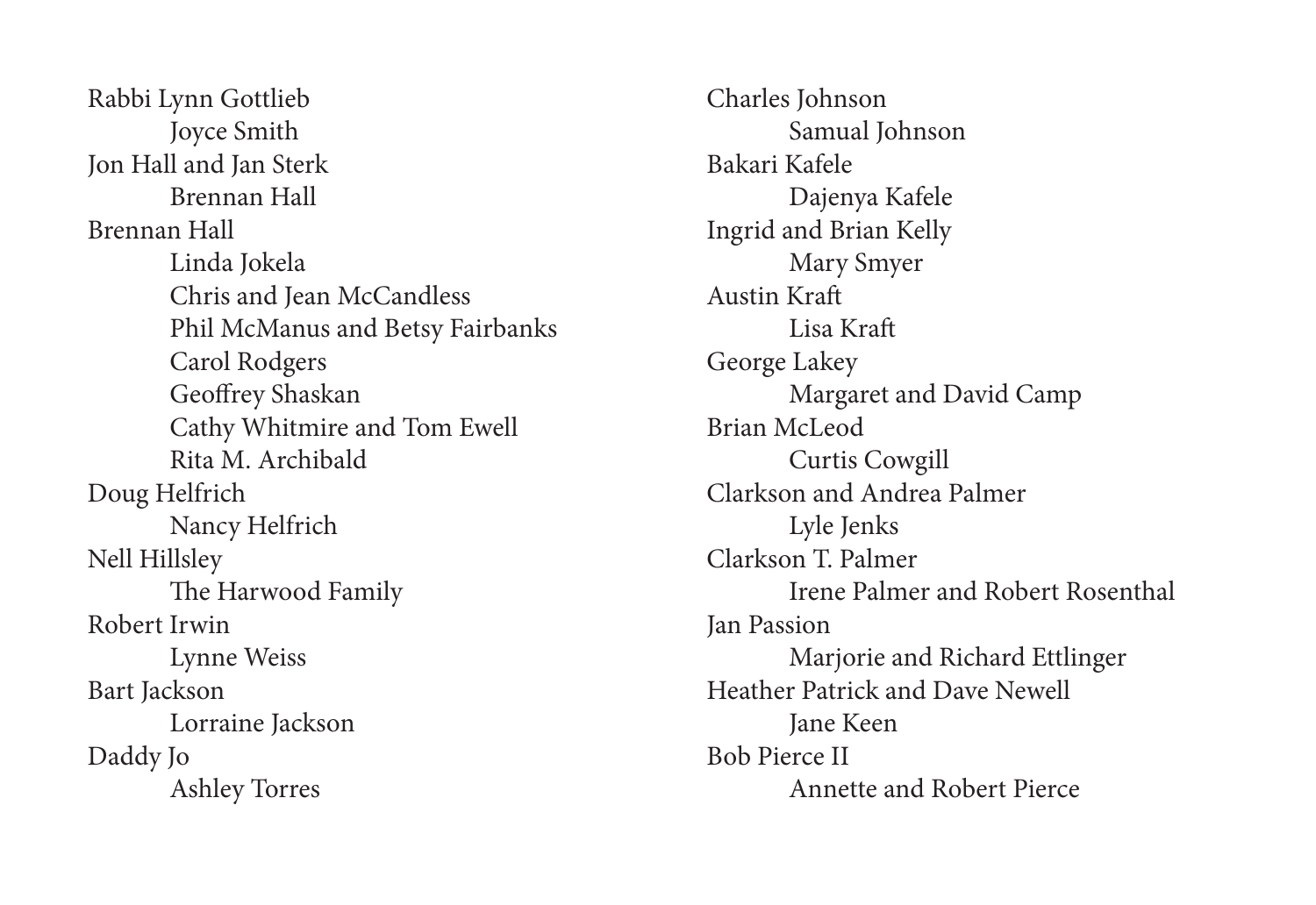Charles A. Pillsbury and Sarah K. Pillsbury Anonymous Tim Ramer and Martha Johnson Chase Shutak Suzanne Ross Emily Martensen Lisa Rudolph Judith Rudolph Linda Sartor Dale and Judy Sartor Annie Scarff James and Suzannah Muspratt Jeanne and George Schaller Nancy Spence Macci Schmidt Sally Gillespie Rick and Sharon Slettehaugh Neil Slettehaugh Bruce Timmons Carri Timmons Staskiewicz

Judy Timmons John and Julie Holder Cris, Nick, Jeff, & Elise Rev. Louie Vitale, OFM George Biniek Ann Warner Mary Ellen Cashman Charlotte Fardelmann Julie Steiner Nancy Strauss Ben and Sloan Winkes Augustus Winkes Micah and Haley Wolfe Lawrence and Susan Wolfe Nancy Wrenn Claire Barker Virginia and Herb Jane Grossman Family Alice McMechen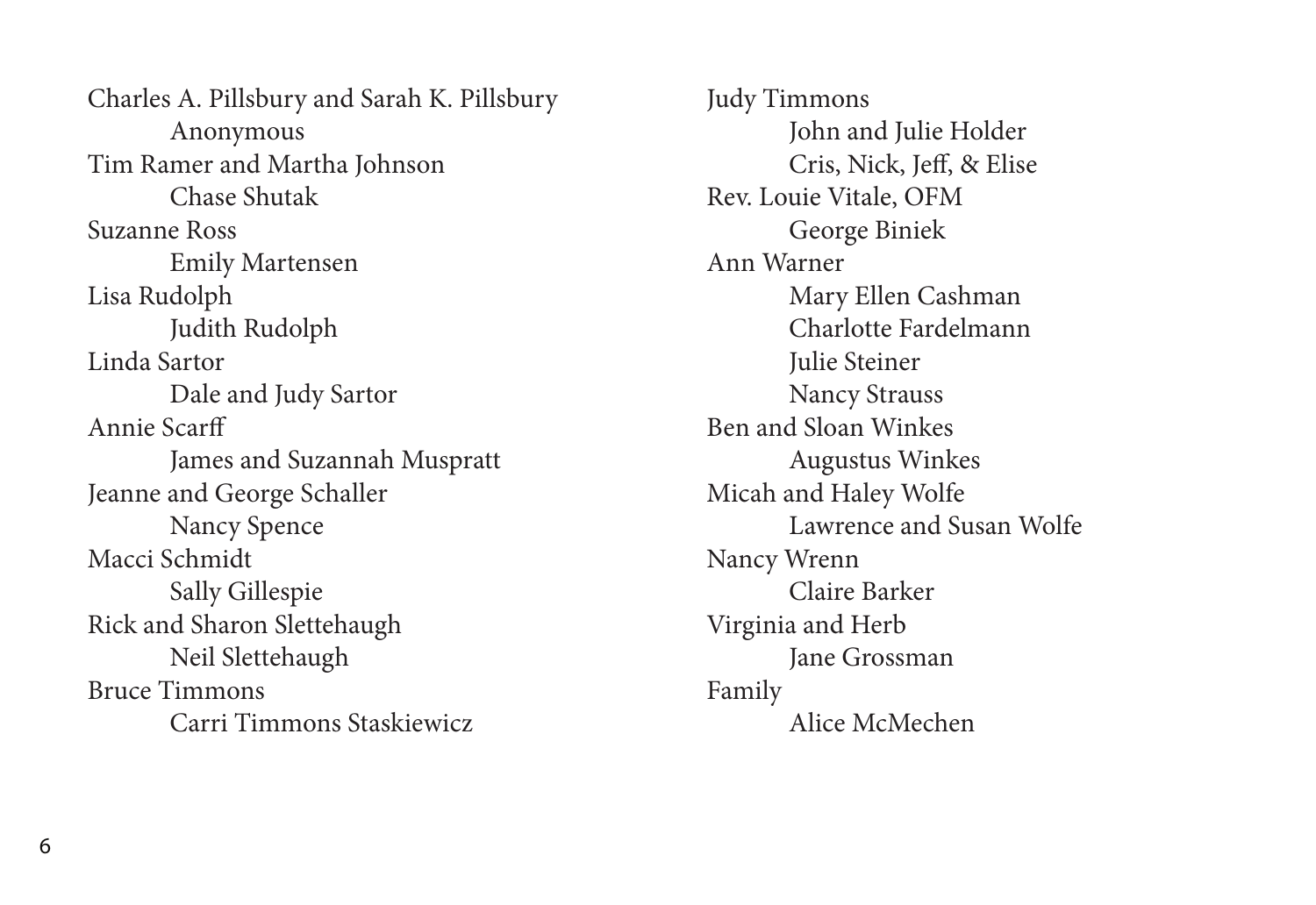Mother Earth Stephanie Miller NP Unarmed Civilian Protectors & Staff Mary Mersereau-Kempf

### *Gifts in memory of*

Barbara Battin Paul and Verlyn Rosenberger Mary Bean Lynn and Evan Fry Courtney Koenig Joan Bernstein Marilyn Bernstein Elise Boulding Russell Boulding Jeanne Broddle Joseph Griffin Larry Buescher Marjorie and Richard Ettlinger Pasquale Capozzi Angelo Capozzi

NP Midland Chapter members Anonymous Institute for Peace Studies Karl and Charlotte Schmiedeskamp

Carlos and Estrella Cataya Anonymous Cesar Chavez Joseph Muriana Rev. Robert Dentzman OFM Joe Taylor Donna Devinny Joy and Dorthy Arthur Amy R. Dwyer James Dwyer Robert Edgerton William Dixon Sylvia Edgerton Lisa Hannan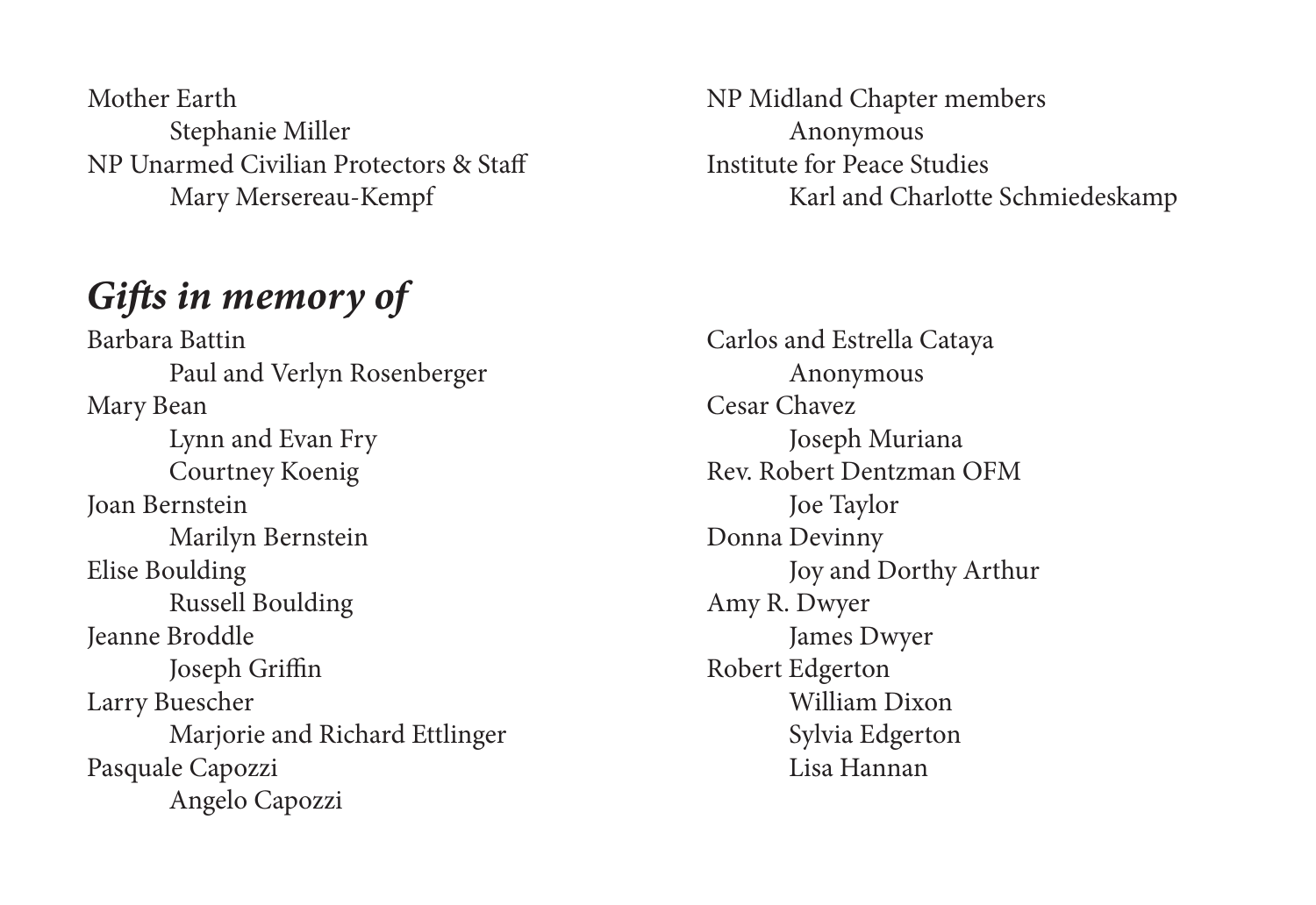Annette Geiser Carrie Santulli Schudda Dr. Vincent Harding Sherri Maurin Barbara Hudgins Paul G. Retter Ruby Iwamasa Robert Iwamasa Rosann L. Lorenz Richard Lorenz Elizabeth Mertic Elizabeth Mertic Francis D. & Marcella A. Moran Michael Moran

### *Individual Donors*

Anonymous Tom and Carol Aageson Elizabeth Aaronsohn Ousmane Abdou Ronald Ackerman and Cleo A. Gorman Hugh and Mary Morrison Mary Morrison Wally and Juanita Nelson Celestine Armenta and Chip Sharpe Richard Saltonstall Pattee Anonymous Rickie Dean Schramm Diane Goldenberg Johanna Sibbett Paul Greene Robert Wright Judith Wright Engineer Yarisow Monica Moore

Ethel and Wallace Ackley Mary Adair and Gerald Jorgenson Ginny and William Adams Nicole Adams Blume Bill Adamski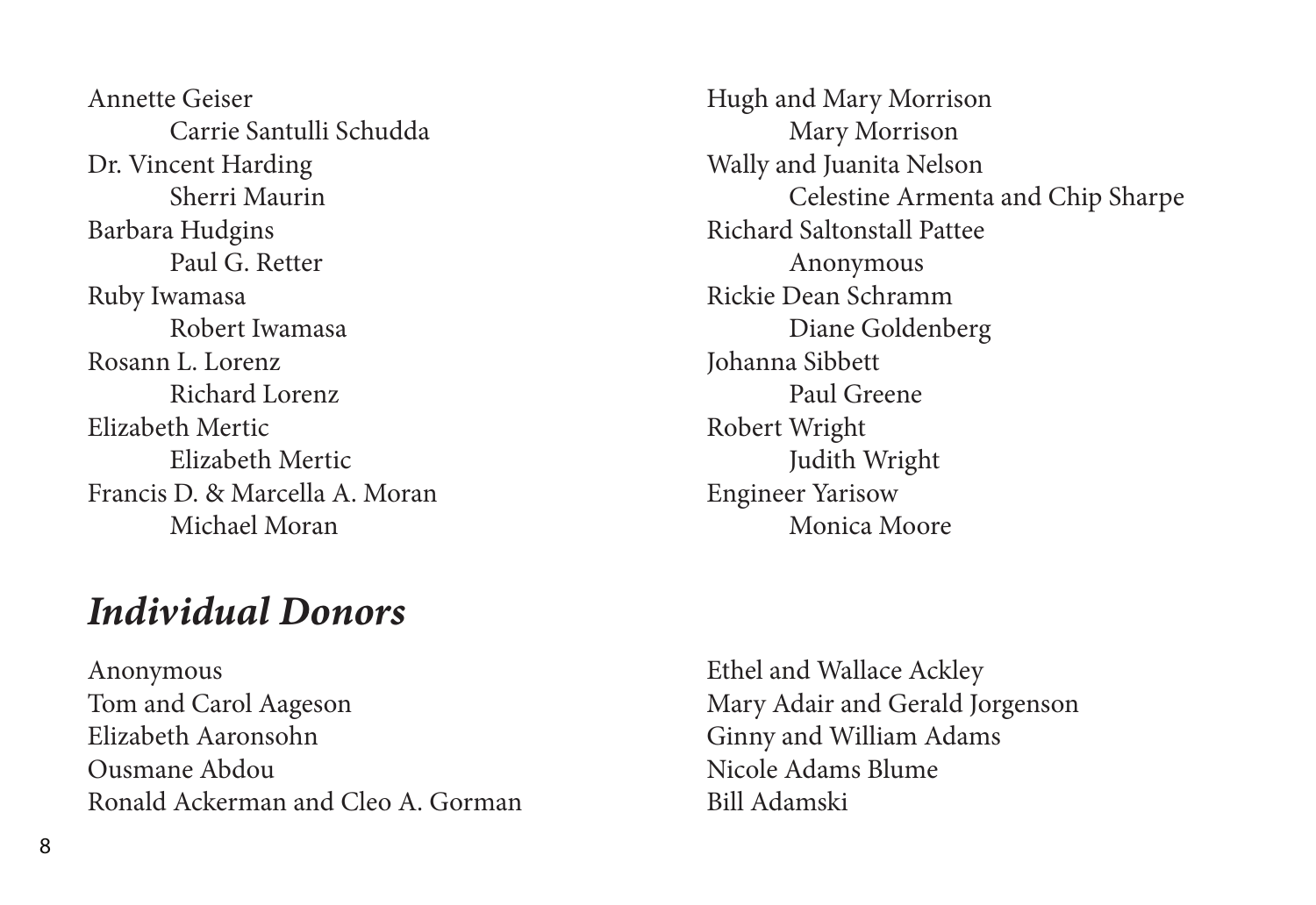Andrew Adelmann Marianne T. Adkins David Ahlfeld and Victoria Dickson Jennifer Ahrens-Sims T R. Akers Mark Aldridge Teri Aldridge Gregory Alexander Sambasiva and Jayalakshmi Allada Rita Allen Pamela Alsum Wayne Alt Theresa Alt Eleanor Anbari Peter Anderheggen Suzanne and Timothy Anderson Roger and Eileen Anderson Amy and David Anderson Marcia J. Anderson Marna Anderson and Jim Morgan Glen Anderson Joan Anderson

John and Barb Anderson Amy Anderson Susan and Haron Andima Julie Andrus Marcia L. Angermann Wanda Anstett Kathleen Anzicek and Mark Leventer Outi Arajärvi and Wilhelm Pflueger Andrea Armin Mary Armistead Margaret J. Arny and Janice Doppler Dorothy A. Arthur Joy and Dorothy Arthur Laura and Andrew Ault Richard Avery Manuel Azevedo Beverly and William Bailey Nan Bailly JoAnn Baker Linda J Baker Don Baldus Barry Barankin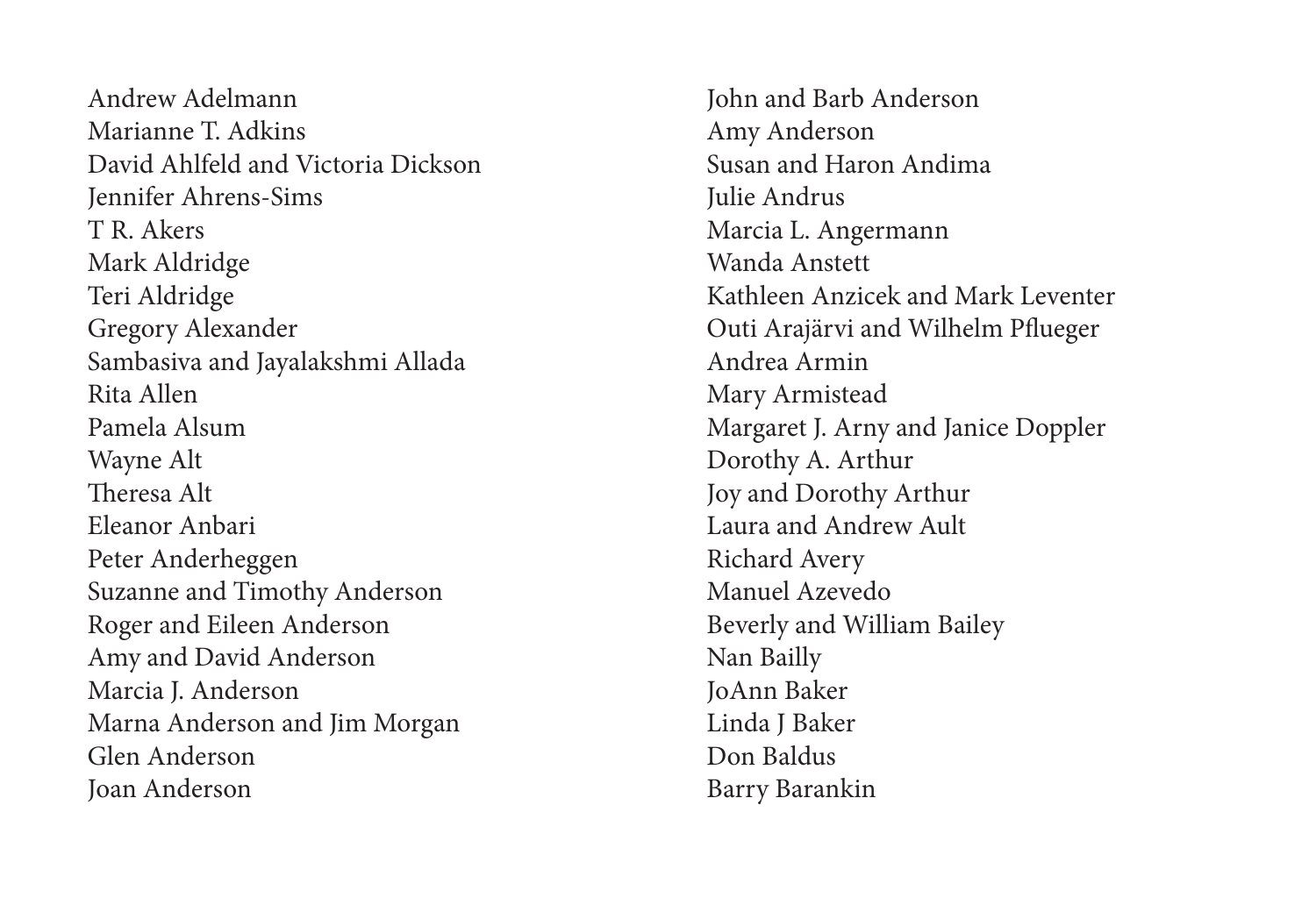Thomas Barbalet Mary Lee Barker Gregory and Yoko Barnes Kerry Cashman and Bill Barnett Kathryn A. Barnhart and John L. McCarthy Joanna and David Barr Jennie Barron Cedar Barstow Coral and Gregory Bastien Nathaniel Batchelder Phebe and Roger Baty Mary Baucher Ronald Baxter Robert and Lavon Bayler Barbara Bayless Cathy Bayne Amanda and Charles Baynton Alison Bechdel Stan Becker Kara Beckman and Mario Fuentes Maria Beckman Jim Behan

Stewart J. Bell Verne Bell Amanda Bement Douglas Bender and Emma Trejo Carol Bender Stuart Bender Rita and Tom Bennett Melanie Bennett Harvey Benson Virginia Benson Barbara Benton Robert and Dorice Beren Bara Berg Royal Berg Rose M. Berger Virginia Bergfalk Daniel Bergg William Berneking William Bernhard David Berrian Gilda Bettencourt and Nathan Lemkhin Jonathan and Rosy Betz-Zall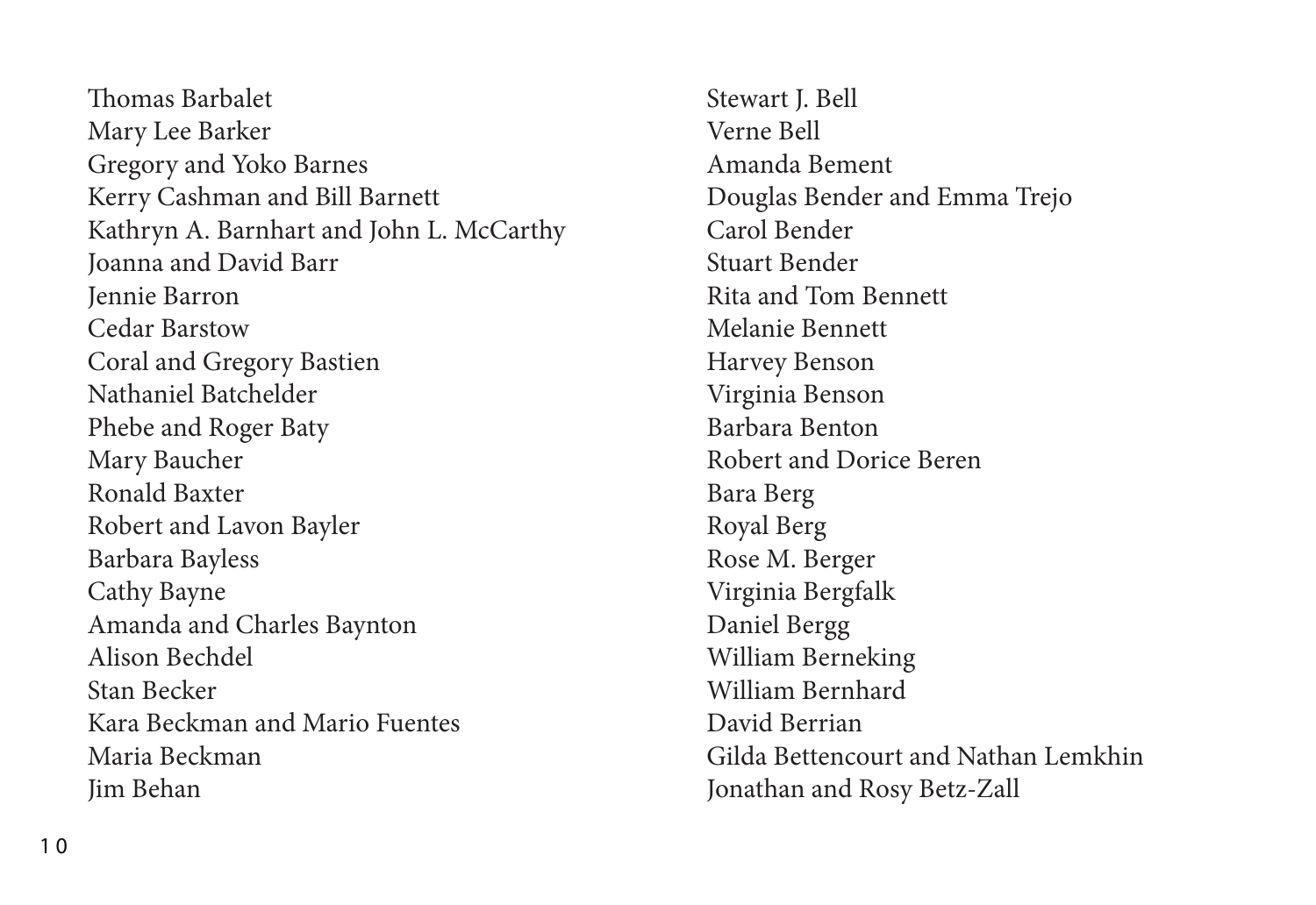Len Beyea Kieran Bezila Jenn Biehn Gerald Bill Elena Billing Carol Billings Harris Janet Billson George Biniek Marian Birch Arlene Birt Roger Bishop Daniel and Suzanne Bissey Rev. Leonard and Judy Bjorkman Linda Black David Blair and Linda Marsella Arvin Blakeney Doris Blankley Lurton and Carolyn Blassingame Ruth Blattenberger L. B. Blattenberger Kerstin Blidi Berit Bliesemann de Guevara

Susan Blohm Paul Bloom and Milegua Layese Amy Bloom Michael Bloxham Amy Blumenshine and Mike Troutman Walter Bobo Michael Bockhorni Celia Bogan Alan Bohme Richard Bolan and Nancy Johnston James and Patricia Bonner Patrick Bonner Sam and Betty Booker Ross and Vera Boone Nathaniel and Trina Borenstein Ramiro Borja Martha Bostian Diann Bowoman Stan Boyd Kathryn Boyens Timothy Braatz Patricia Bradford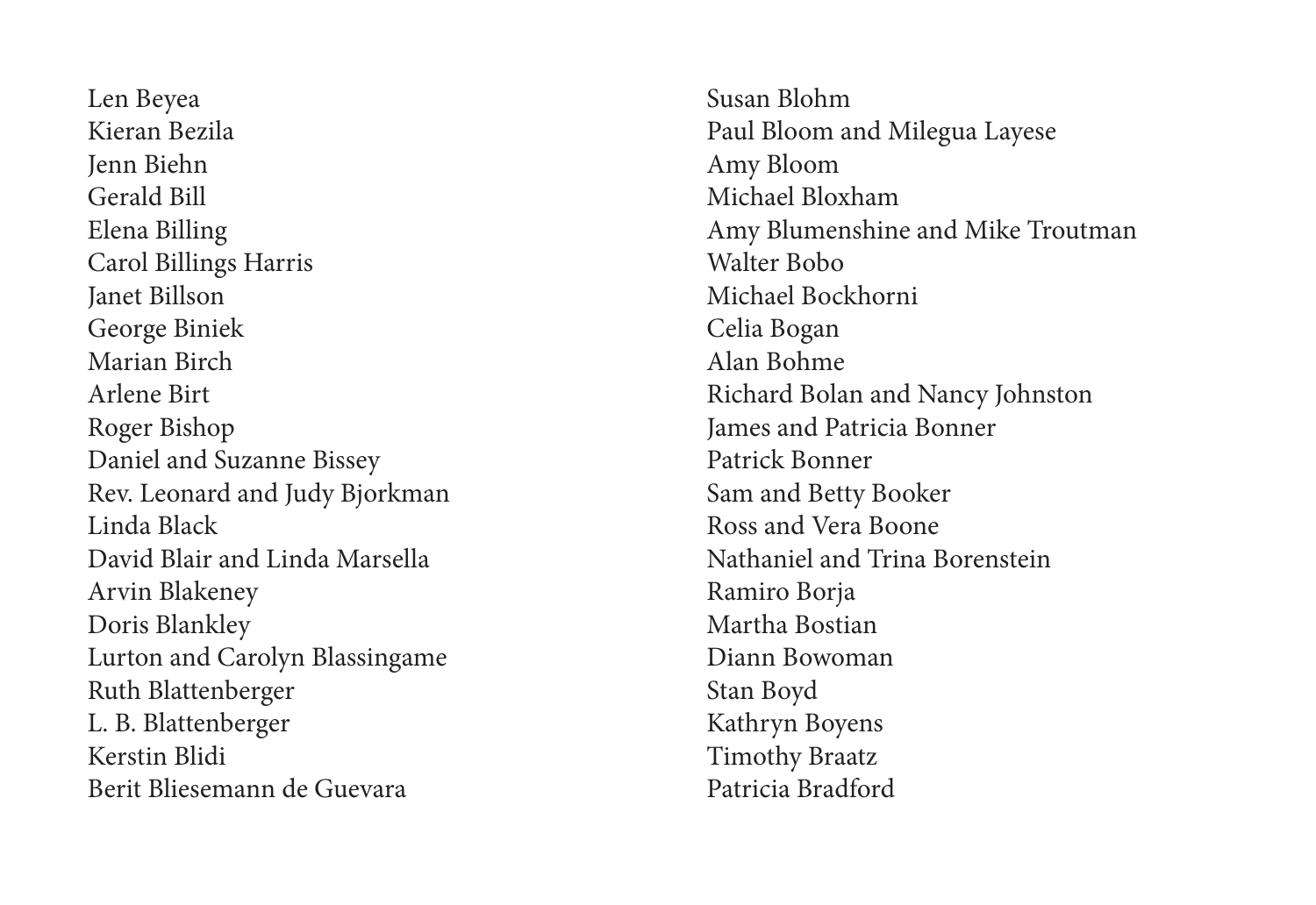Vaughn Bradshaw ~ William Brady David Brandau William Brault and Carolyn Goolsby Marie A. Braun John Breitbart Natalie Brenner Tree Bressen J. M. Bricker Terry and Kay Britton Randall Britton Marilyn Broding David Brody Patricia Bronstein ~ Ellen Brooks and Dave Hackett Dorothy Lynn Brooks Steve Brooks Dr. Mary K. Brown Stephen Brown Jennifer Brown Alan R. Brown Robert M. Brown

Melanie B. Brown Larry Brown Shirley Brown Kirby Browning Louise Bruyn Philip and Renee Bryant Dr. Deborah Buffton Frank Buffum and Kathy Gehlken Cynthia and Wayne Bullaughey David and Janet Bunje Mary Bunting Greg Burdulis Allynne Burg Nancy Burke Linda and Tim Burkett Fred Burks E. C. Burleson Jr. Rev. Harry J Bury Jean Buskin Emelyn Buskirk Linda Buterian and Jeffery Larson Ann Butzler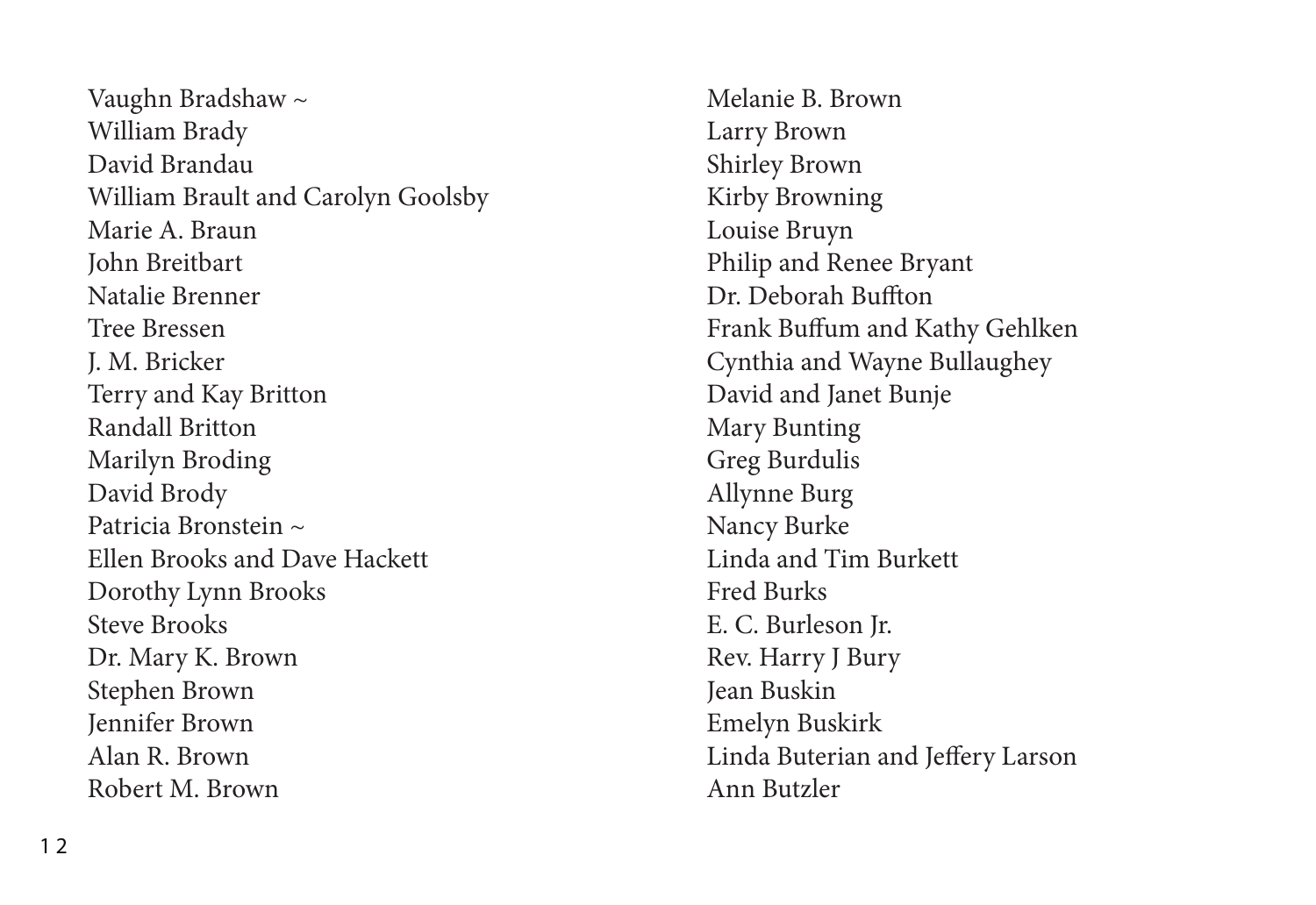Patricia Cachopo Duane and Sandra Cady Pamela Caldwell Steve and Kathleen Callaghan Frances Callahan Paul Campbell Hal and Dottie Canfield Alice Canley Angelo Capozzi Rebecca and Chip Cargas Marsha Carlton Paul and Bridget Carns Ruth and Alan Carp Candis Carpenter Jean Carr Rolf Carriere Dianne and Eric Carroll Caro G. Carty Margaret Cataldo Dave Cattell and Leslie Homer Cattell Barbara Cavalieri Dorée Chase

Kevin Chavis Elizabeth C. Choate Matthew Chrastek Dione Christensen Tim Church and Ann Fredrickson Lynn Cibuzar and David Riggs Charles Cielo Kathryn Cima Lorraine B. Claggett Karen and Norbert Clark Sarah and Whitney Clark Mollie C. Clarke Patricia Clarke and Joel Schwartz Barbara Clawson Christine and Steve Clemens Dr. Darlene Clemens Susan and Richard Clemmer Joanne and John Clever Claudia Clolantuoni Judith Coates Ernest and Jill Cockrell Sharon Cody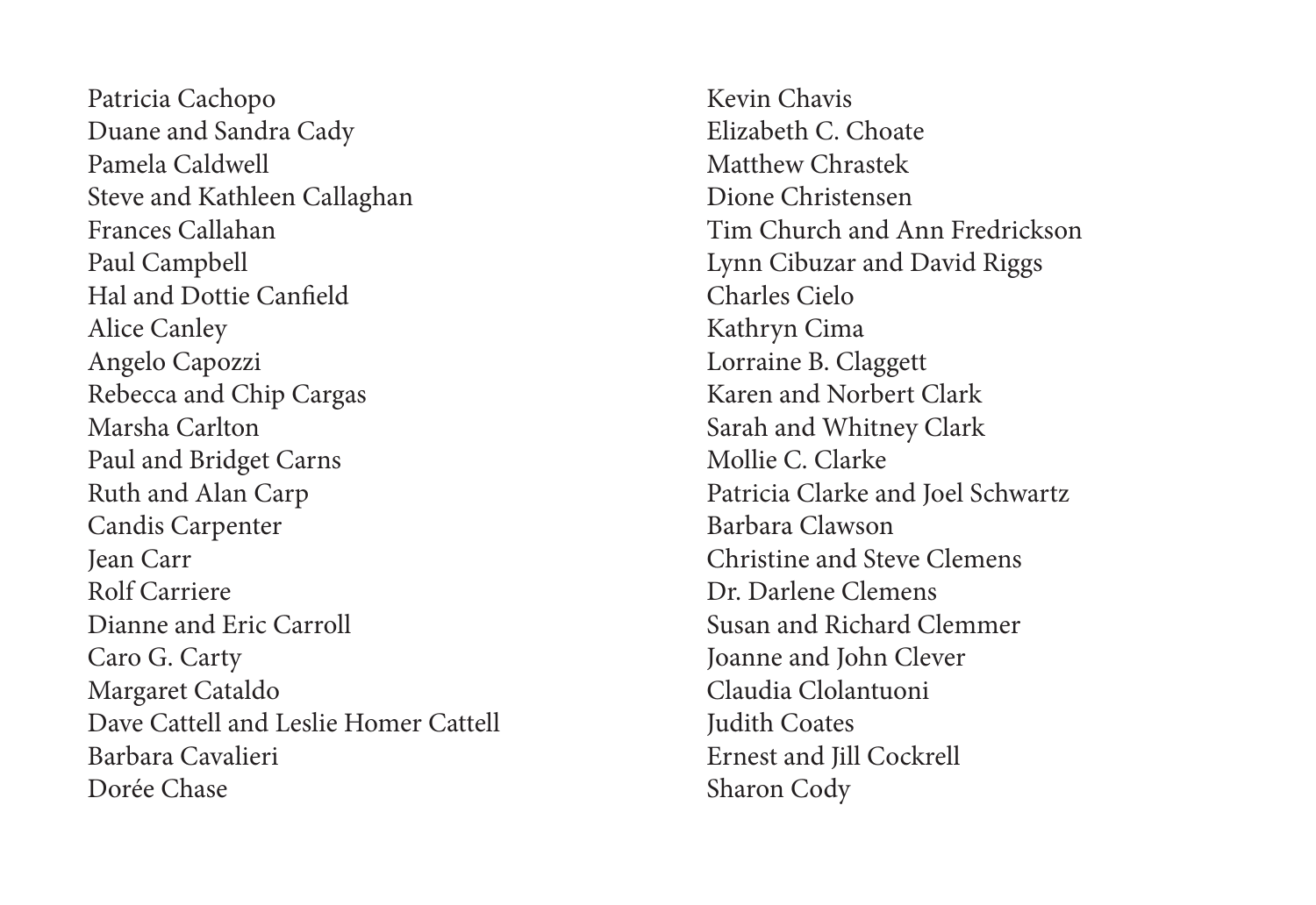Rosemary Coffey Robert Coleman Marcella Coleman Ann Coles Kevin Collins Cheri Collins Smith Sandra Collinson and Peter Sinclair Virginia Cone Ruth M. Connolly Randy and Kathryn Converse Susan Conway Smith Peter Cook Robyn Cook Joan Coolodi Michael and Gunthild Ute Corrie Jeanne Corwin Ann and Dodd Cosgrove Simonetta Costanzo Pittaluga Jay & Page Cowles Russell Cowles Barbara Cracraft Rebecca and Scott Cramer

Peter Cridland Elizabeth Crites and Joseph Moran Elizabeth and Dan Crofts Howard Crombie Brian Cronwall Ellie Crosby Joseph and Carol Crowe Gilbert Cruz Berect and Ardella Culp Sally and John Cuningham Mervyn and Joy Curran John Cushing Chuck and Nancy Cusick Klandi Custodio-Tan Cynthia Cycon ~ Peggy Da Silva Douglas and Gisela Daetz Sarah Dagg and Roger Lynn James and Barbara Dale Anthony D'Angelo Margaret Darger and M.D. Spenard Debbie Darland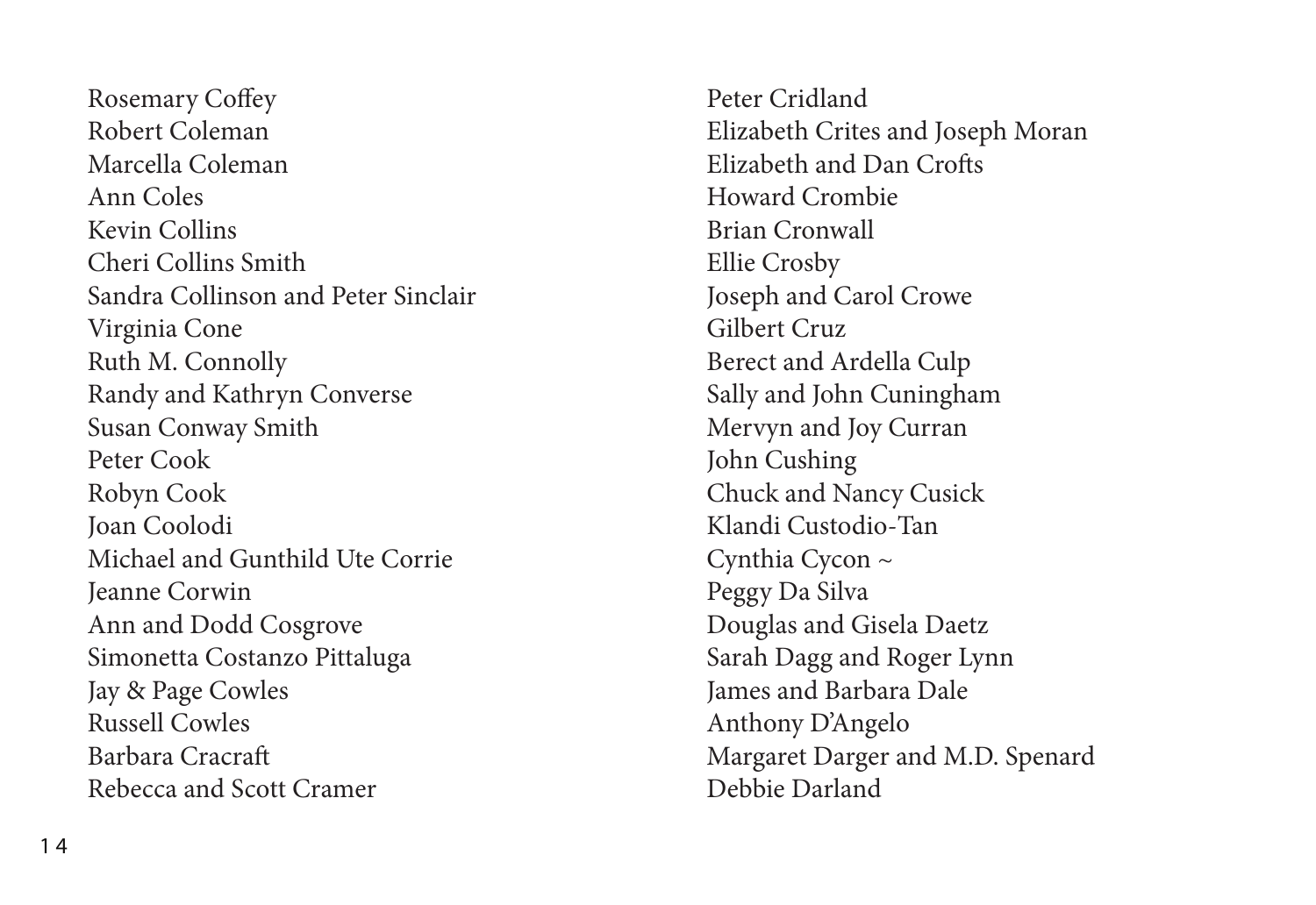John and Elizabeth Darr Sally Davis and Steven C. Birdlebough ~ Warren F. Davis Charles Davis Susanna Davison Maria De Groot D De Varis Christine Tyma DeGrado Jennifer Del Gizzi Vernon Delap Jeannie Dellar Carmen Dello Buono Marlene DeNardo Marie Dennis Craig and Rebecca Dennis Helen and Raj Desai ~ Jolie DeSholais David Deutscher Robert Devereaux ~ Glenn and Karen DeVoogd Tom Dewar Ed Dick

Deborah Dickinson Nancy Dietrich Anne Dietrich Sarah Dietrich Mary Dolan Cynthia Doll Katherine Dollard Maureen and Norm Donker Corrine Donley Dorothy Doty C. Peter Dougherty Mrs. Melanie Douglas Cyndi Douglass Anita Doyle Lois Doyle Martha and M Corwin Drake Robert Drake Bill Drake Edwin C. Dreby and Margaret A. Mansfield Frances Dreisbach  $\approx$ Richard and Laurie Drill-Mellum Connie Drysdale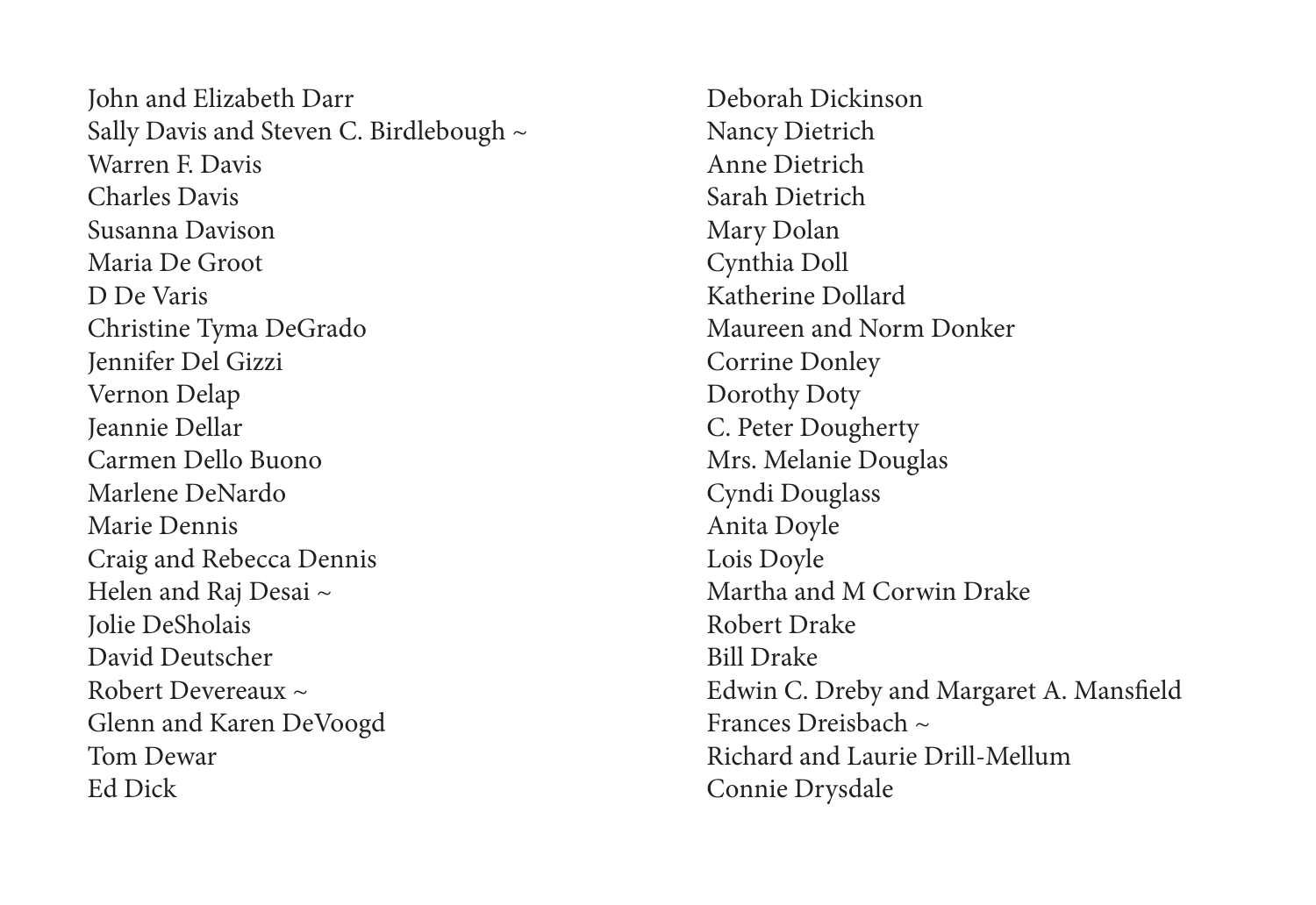Kenneth Dudley Michael Duffey Kingston Duffie and Elizabeth Schwerer Dr. Thomas Duke and Jean Hammink Lloyd and Teresa Dumas Mel and Georgia Duncan Linda and Micheal Dunn  $\sim$ Helen Duritsa Evelyn Durkee Gail Dustin Eleanor and Andrew Dvorak Stephen Dwyer Anne Dzamba Michelle Eberhard Virgina Ecker Marilyn and Marvin Eckerle Sue Eckhart Nina Edgerton Faith Edman Dale Edmondson Martin Edwards Eric M. Efron

Lance Egley Martin Ehlen Elizabeth and Robert Eilers David and Laura Eisen Nancy Ellingham Sheldon Ellish Toby and Marian Ellison Patricia and Dan Ellsberg Peter Elton Timothy Empkie Helen R. Engelhardt Steven Englander Jesse English Arline and Joel Epstein Richard and Sally Equinoa Richard A. Erickson Mary Erickson John R. Eriksson Daniel and Karen Erlander Charles A. Esser John Etter Marjorie and Richard Ettlinger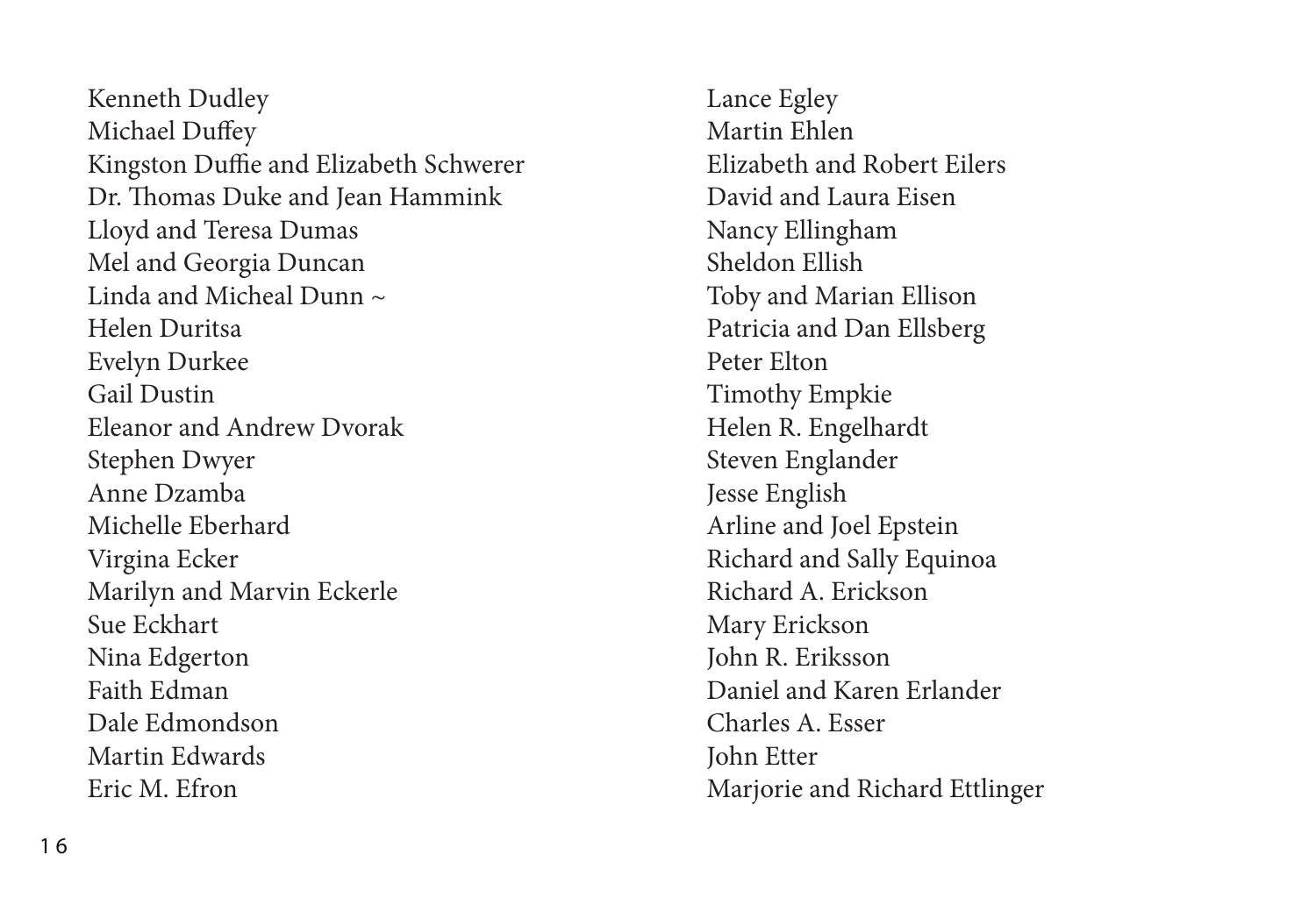Karen Evans Linda Ewald Steve Fabick Candace Fair John and Kathryn Fairfield John P. Falchi Scott Falcone David Falls Lucille Fandel and Wynne Busby Daniel E. Fayen Janice Feeley Mary Feinberg Nancy Feldman Hayyim Feldman Judith Felker and Dan Lundquist Gordon Fellman Michael Ferber Cornelia Ferguson Diane Ferrer William and Phyllis Ferris Robert and Barbara Festa Barbara Fettig

Sandy D. Field Elizabeth Fimbres Michael and Joyce Finch Peter Finelli Doug and Ruthena Fink Kathleen Finkler John Firebaugh Curry First Brenda Fitzpatrick Dianne Fiumara Maureen Flannery Peter Fleck and Mary Weber Ellen Flegenheimer-Riggle and Frank W. Riggle Bernard and Diana Fletcher Hazel Flett Lyman Flinn Barbara Flynn Stephen Foell Eileen Foley and Eric Britten Diane E. Follmer Stephen Foltz Benjamin Ford and Judith Newton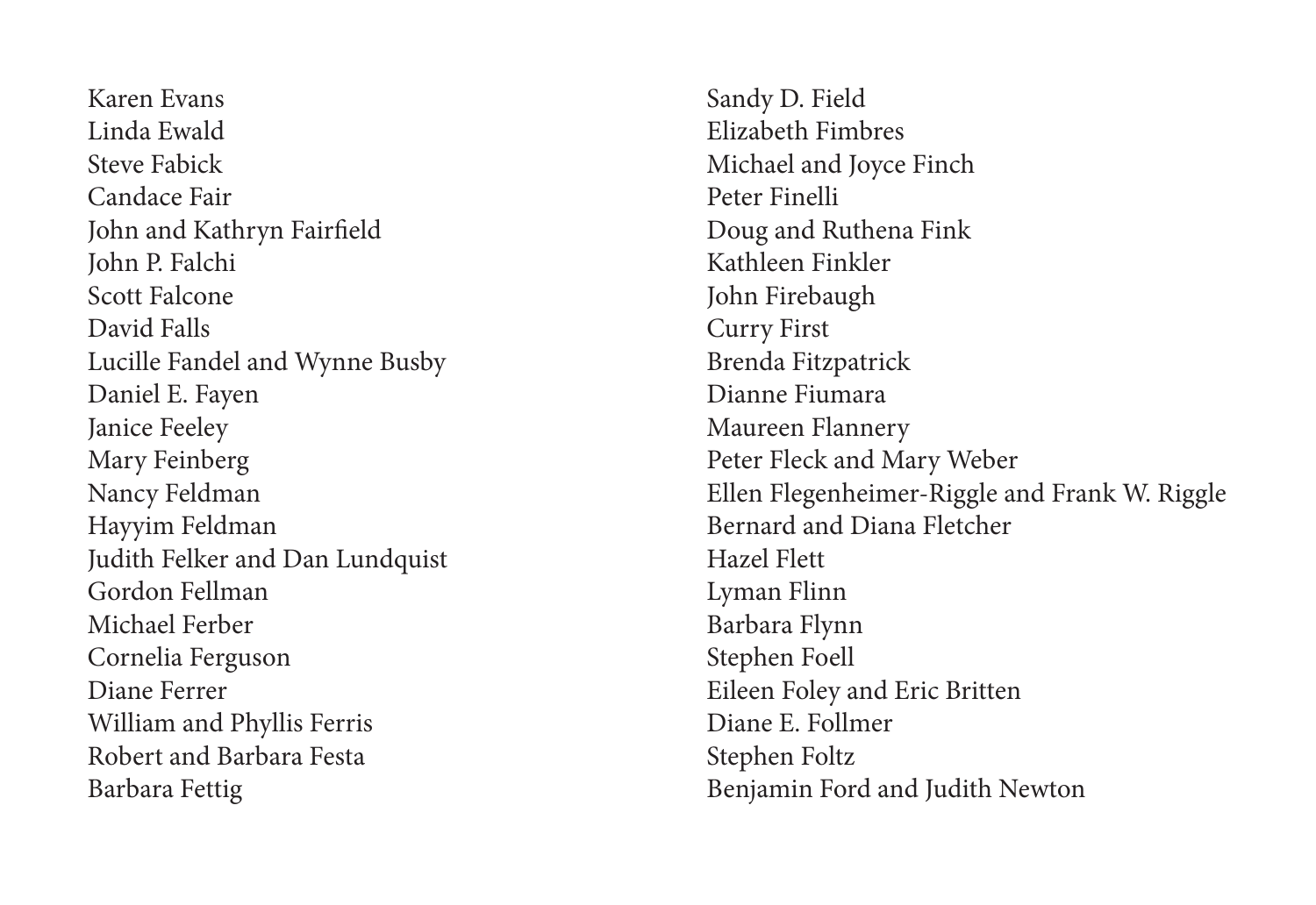Cheryl Ford Ken and Barbara Ford  $\sim$ Barbara Forster Elizabeth and Lawrence Forte Charles and Maryanna Foskett Dianne Foster Jan Foster Miiller Richard and Katharine Fournier Teri Foust Duncan Fowler and Donna Fieldsa-Fowler Rita Franchett Robert and Janie Frank Lenore Friedman Betsy Friedrichs Dale Frost Richard Fuller and Elizabeth Raasch-Gilman Deborah and Marc Fuller Bill Fullmer Neena Gada Tony Gaenslen Jane Galbraith Steve Gallant

Mr. Juan C. Gallardo Fred Galluccio Barry Gan Kathleen and Dennis Gandy Georgine Garbisch Penelope Gardner Kate and Michael Gardos Reid Marilyn Garner Fleta and Marcel Garsaud James Gartner Lydia Garvey Judith Gaskell Mae Gautier David and Carol Gavareski John Geddie Hugh and Deborah Gelch Marcia Gentry June Gerrish Jim Gertmenian Albin Giaimo Donald Gianniny and Christina Clamp Mary E. Gibson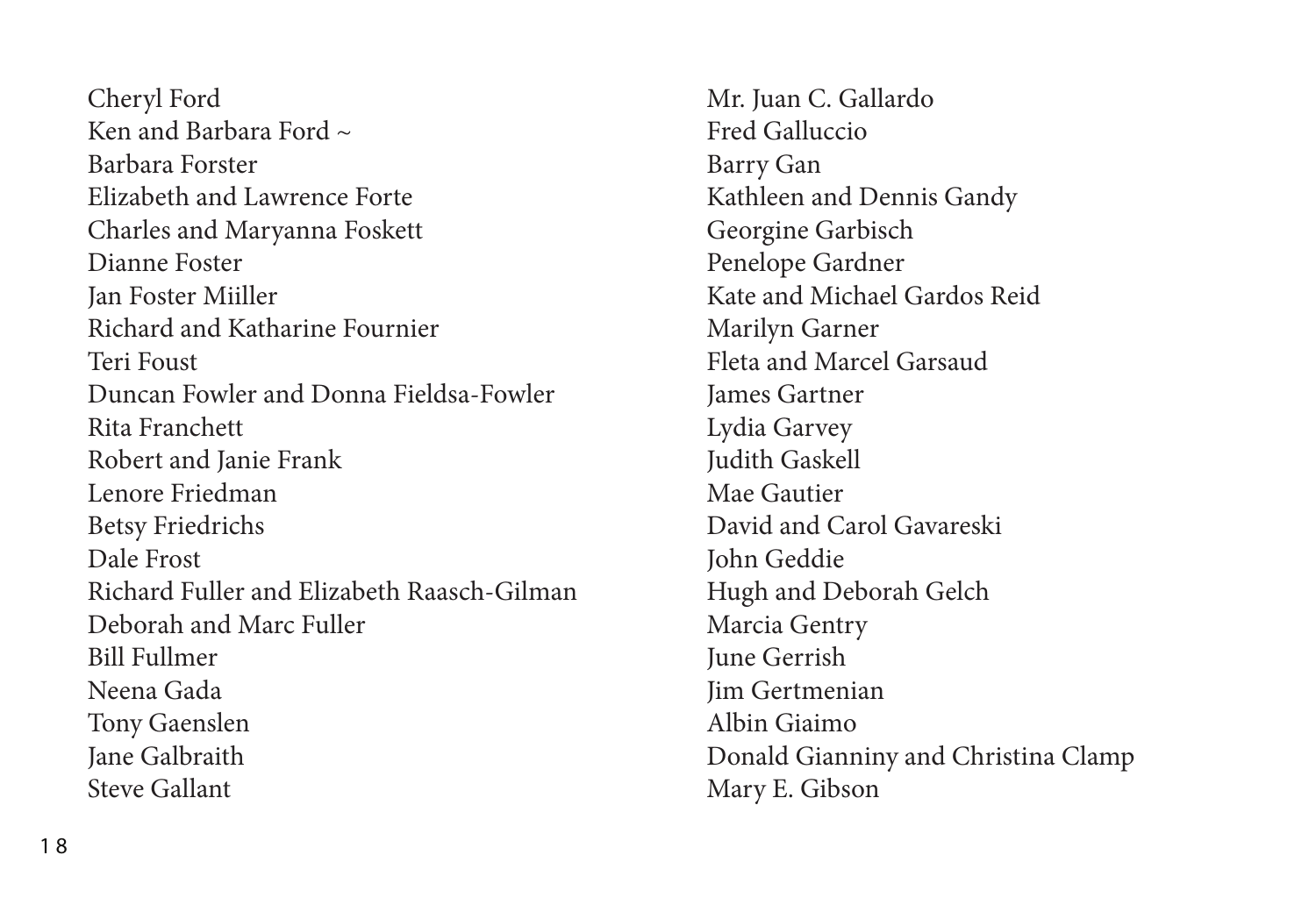Mark M Giese Lainey Giffen Mary Ann B. Gilbert Mary R. Gillespie Fred Gillespie Peggy Gilstad Mary K. Girard Marion Girard Margaret A. Gish Evan Goldenrod Connie Goldman Elaine Goldman Jay Goldspinner Jeff Goltz Mary Ellen Gondeck Susan Gonzalez Jay and Marilyn Good Dr. Meenakshi Gopinath and Mr. Rajiv Mehrotra Walt Gordon Charlotte and Charles Gosselink Lucy and Richard Gould

James Gould Sybil Grace Mary Grace Elly Grace Lori Grace M.A. Barbara and Harold Greenhut Karen Greer Kevin Gregerson Nancy Gressinger Eileen Grew Doris Griffin Susan and Charles Grigg Mary Griswold Seymour Gross Bonnie Grossman Douglas and Helen Grundman Kathleen and Carmen Guinta Claire Guinta Donna Gustafson Eleanor Haase Mary Lynn L. Haasl Patrick Haggarty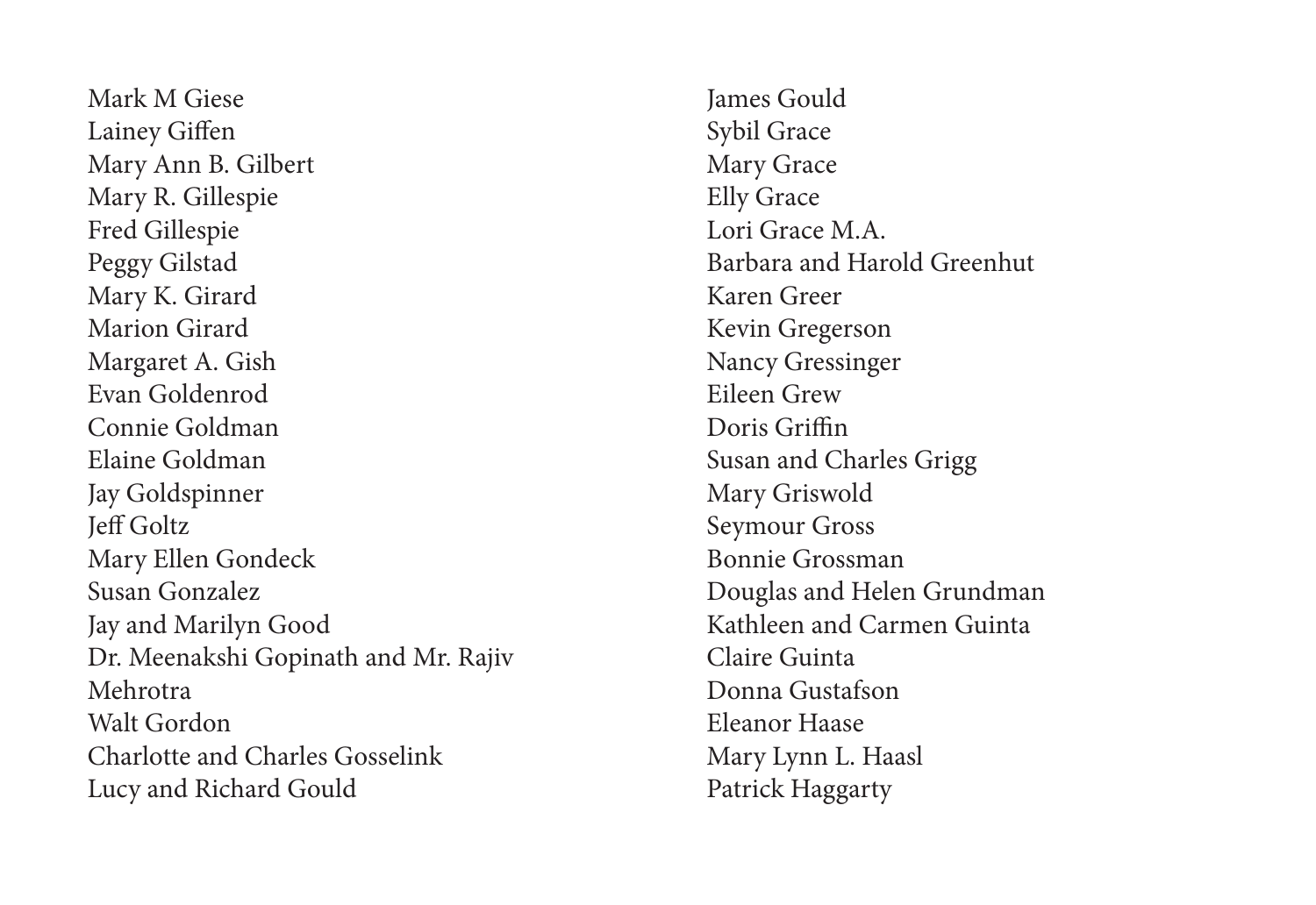Anne Haines Donald and Marion Hall Jon Hall George and Lorie Halvorson Frances Hamburg Wade Hampton Dr. Judith Hand Celia Hand Kathryn Hanna Lloyd Hansen Barbara Hansen Amy and Michael Hansen Annette Hansen Peter Hanson Patricia M. Hardy Bev Harju and Tom Long Faith Harmony David and Susanna Harper Mr. Robin Harper William and Barbara Harris Jill Harris James Hart and Maureen Reed Alison Hartman Sandra Hartman Karl Hartman Donna Hartmann and Richard Dow David and Jan Hartsough Nevin and Marialice Harwood Kathleen Haskins Tom Hastings Dorothy Hatch Mary L. Hatcher and Edward Morgan James Hauser Jill Haver-Crissman and James W. Crissman Paul and Peggy Haviland Bruce and Ruth Hawkins William Hawkins Rosemary Hayes Debra and Michael Hayes Alexander Hayes Margaret Haynes Evelyn Headen Roger F. and Marge Heegaard Roy Heinrich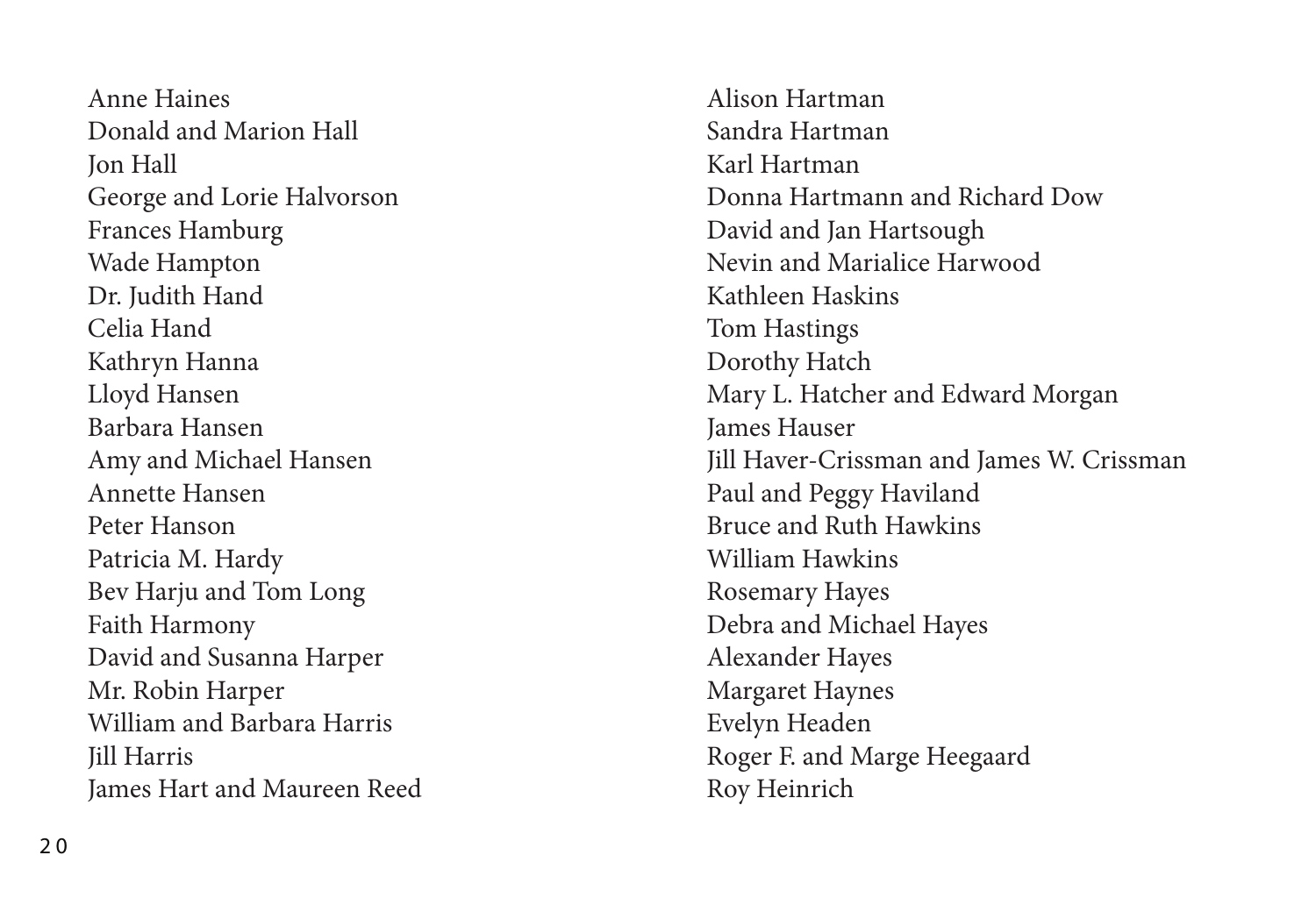Doug Helfrich and Judith S. Rae Louis Hellwig Dolores Helman Helene Hembreiker Allen Henkins and Charlotte Aucutt Herbert Hennings Anne Henry and Jerod Peterson Sigrid Hepp-Dax Naida Hernandez Jan Herzog ~ Melanie Herzog and Norman Stockwell James and Sieglinde Hess George Hesse Kathleen Hester Patricia Higgins Roger Hildreth David and Marja Hilfiker Anne and John Hill Nell Hillsley and Van Lawrence + Curt and Helen Hillstrom Mary Ann Hinshelwood Adrienne Hirt and Jeffrey Rodman

Jeanette Hirt Peggy Hitchcock Donald Hobson Jonathan Hofer Gail L. Hoffman Sherrill Hogen Harold and Valerie Hogstrom Clair and Virginia Hoifjeld David Hoiland and Rhonda Kuehl Martha Holden Jennifer P. Hollingshead Cheron Holman Jeanie and Dennis Holt Mair Honan Jane Horn Kathryn Horvat Robert Horwitz Kathryn Houston Celeste Howard Rosemary Howley Jenny and Gregory Huang-Dale Francis and Evelyn Hudson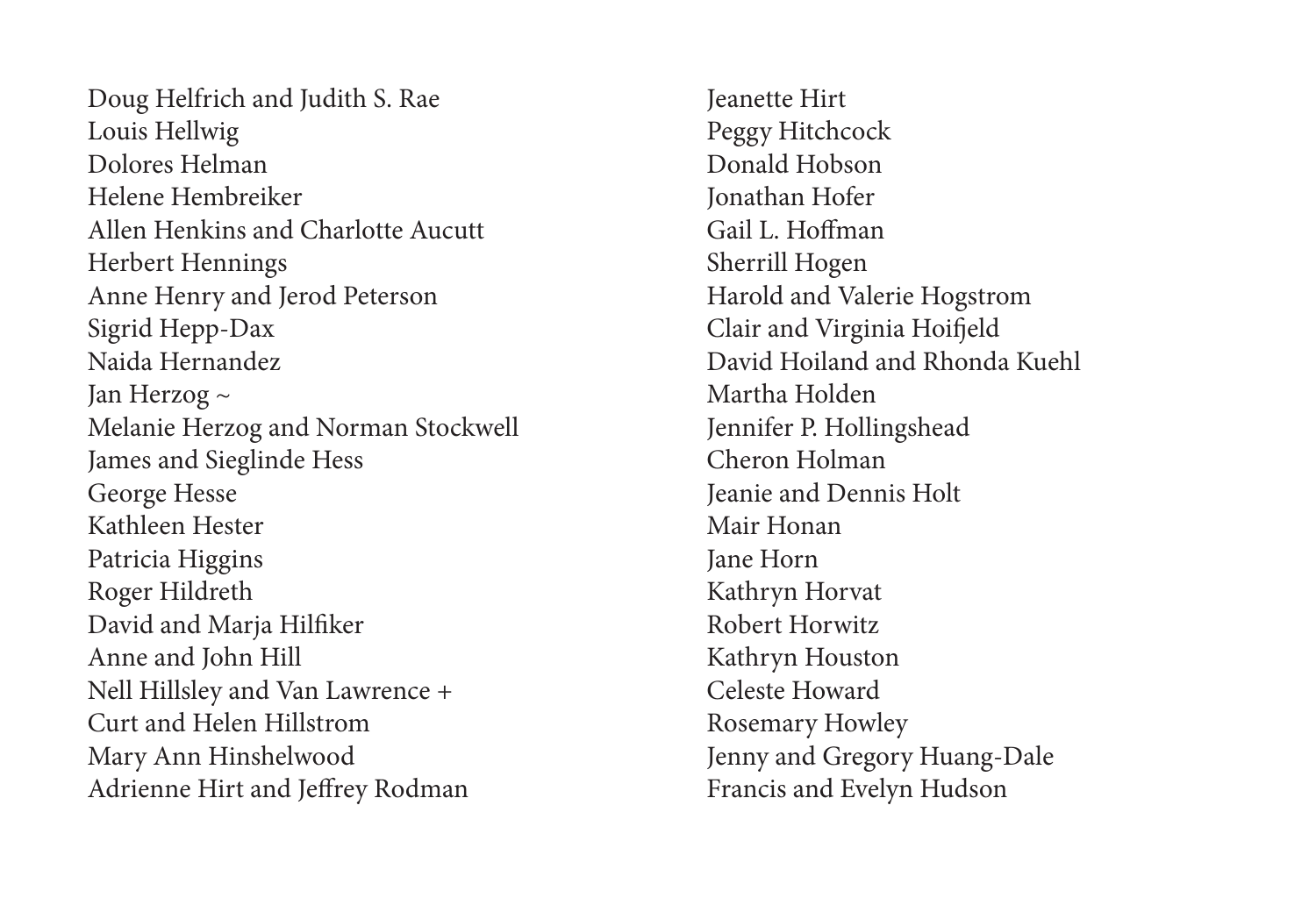Marjorie Huebner Eleni Hughes Sharon Hulett Martha Hunkins Helen Hunter Martha Hurley Elizabeth Hutchby John Hynes Fatuma Ibrahim Tricia Idrobo Mary Ann Ihm Steve Iliff Jean Inglehart Carol Inglis Deane and Sandy Irving John Irwin Ruby + and Robert Iwamasa Pamela Jackson Joseph Jackson and Joann Leskovar Kristina Jacobs Stanley and Janet Jacobson Virginia Jacobson

Jennifer Jaffe John and Christine Jaglo Frank and Barbara Janisch Rita Janksowka-Bradley and Clifford Bradley Gwen Jaspers Sharada Jayagopal Eileen Jennings Chris Jeske Lynn Johnson Gayle Johnson Orville and Kathy Johnson Rodney Johnson and Kathleen Hollander Rosemary Johnson Judy Johnson Margel Johnson Jeff Johnson Brian P. Johnson Dr. William Johnson Charles Johnson Virginia Johnson Timothy Johnson Cyrus and Mary Johnston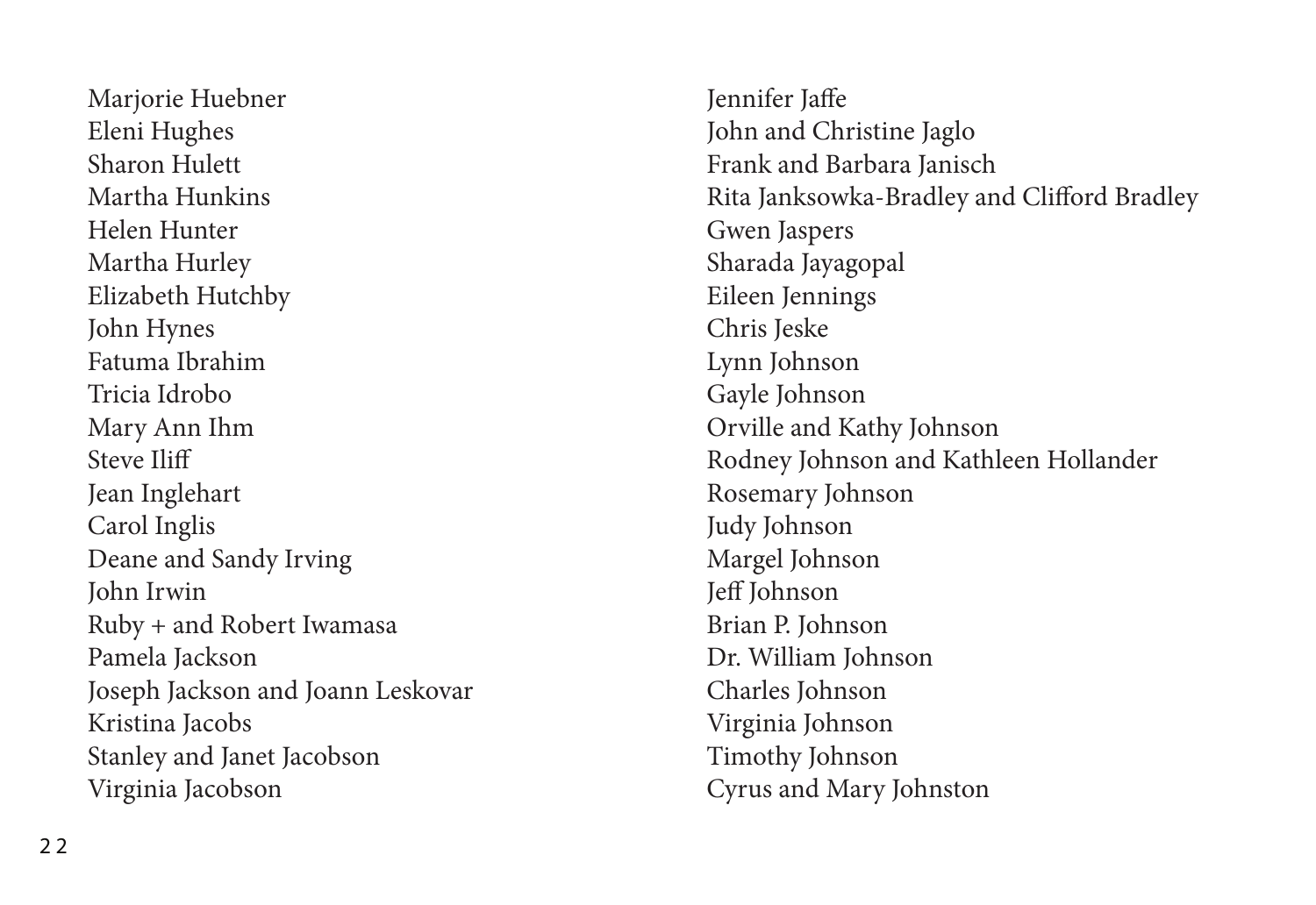Betty and S. Preston Jones Kathleen Jones Beresford Jones Al and Nancy Jubitz Rachel Julian Ellen and Myron Just Nancy Kachel Laura and Robert Kadwell Phyllis Kahn Mark and Susan Kaiser William Kaiser Alfiya Kamaletdinova Anne Kamrin Sudarshan and Veena Kapoor Michael and Theresa Karels Warren Howe and Janet Karon Karen Kasari Joseph Katan Rev Taiji Katsuya Ray Kauffman Ellen and Marc Kaufmann Vincent + and Jane H. Kavaloski Randi and Tsuneharu Kawakita Eva Kearnes Frank Keating Jr. Kathleen Keeler Randy Kehler and Betsy Corner Bernadette Kelly James Kelly Dan Kennan Jack Kennedy Carole and Clarence Kent  $\sim$ Jan Keny and Wes Sturgis Betsy Kerr Gurunam Khalsa Sabrina Khan Peter Killeen Elizabeth and Clifford King Kenneth King Chris King Gary King Harry King Mari King Steven G. King and Susan Boren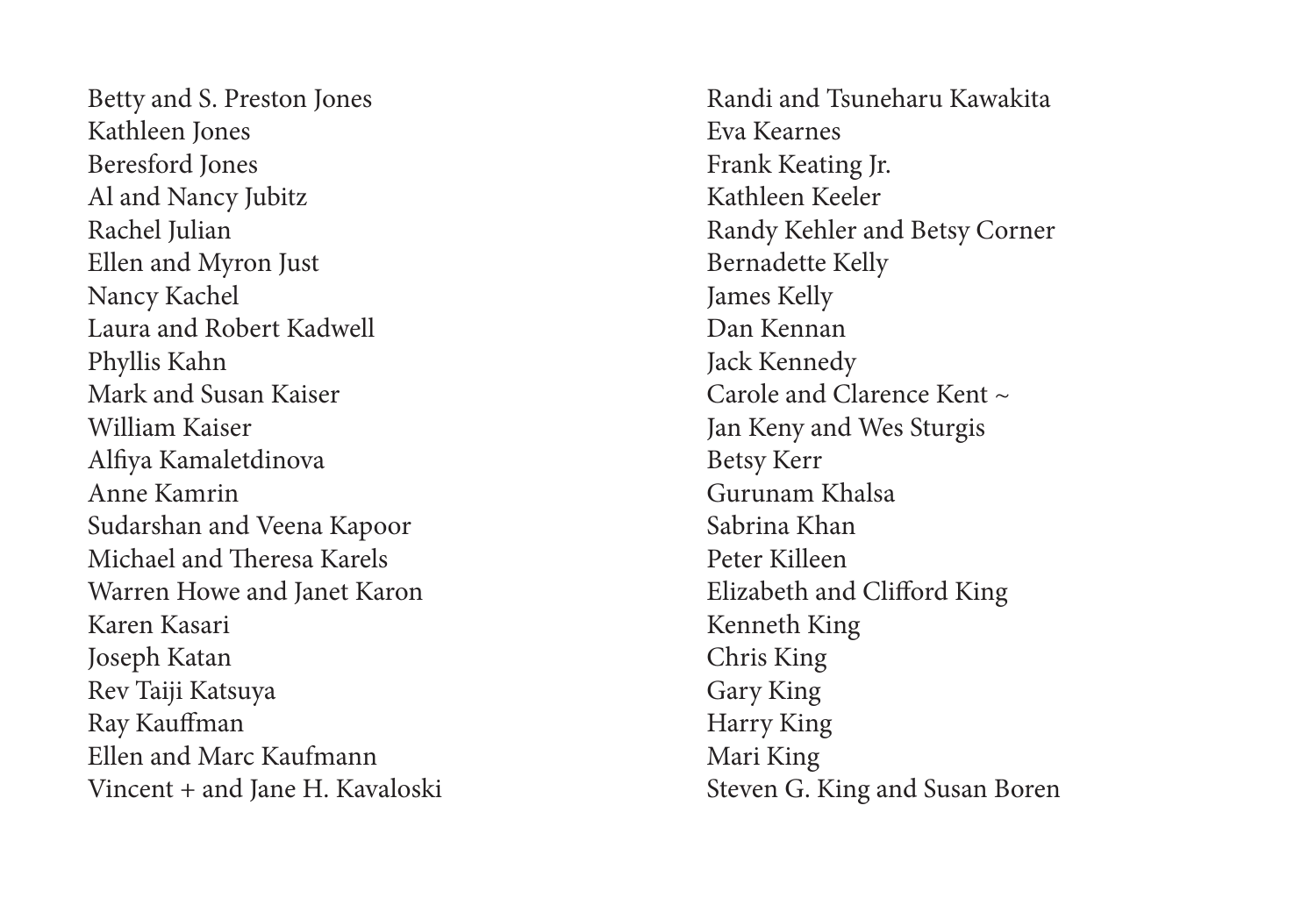Bryan Kingsriter and Elaine Allen Allison Kirkegaard Eugene Kirkham Esther Kisamore Michael Klare Timothy Klassen Wallace Klein John Klein and Maria Pastoor Elizabeth Klein Christain Klein and Kristin Newton Judy Klemm Carl and Brenda Kline Warren Kmiec Denise Knapp Sarah Knoebber Peter Kohnke George and Cynthia Kokis Paul Komishock Jr. Agnieszka Komoch David Koppel Roy Korn Jack Kornfield

Dale Korogi Thomas Kottke Georganne D. Kramer Ronald Krueger Becky Krueger Judith Krusell and David A. Landy Thomas Kurmann Raymond Lacina and Shona Siddiqui Peter and Patricia Ladley Corinn Lafave-Denay Laurie Lagoe Cathy and Jerry Lakoff Michael Lander Yedida and Owen Landis Anthony Langbehn Kim Lapakko Henry Lappen Linda + and Tim Larason Mrs. John E. Larkin Leonard and Eleanor Larks Joseph Larson Donald and Marion Lathrop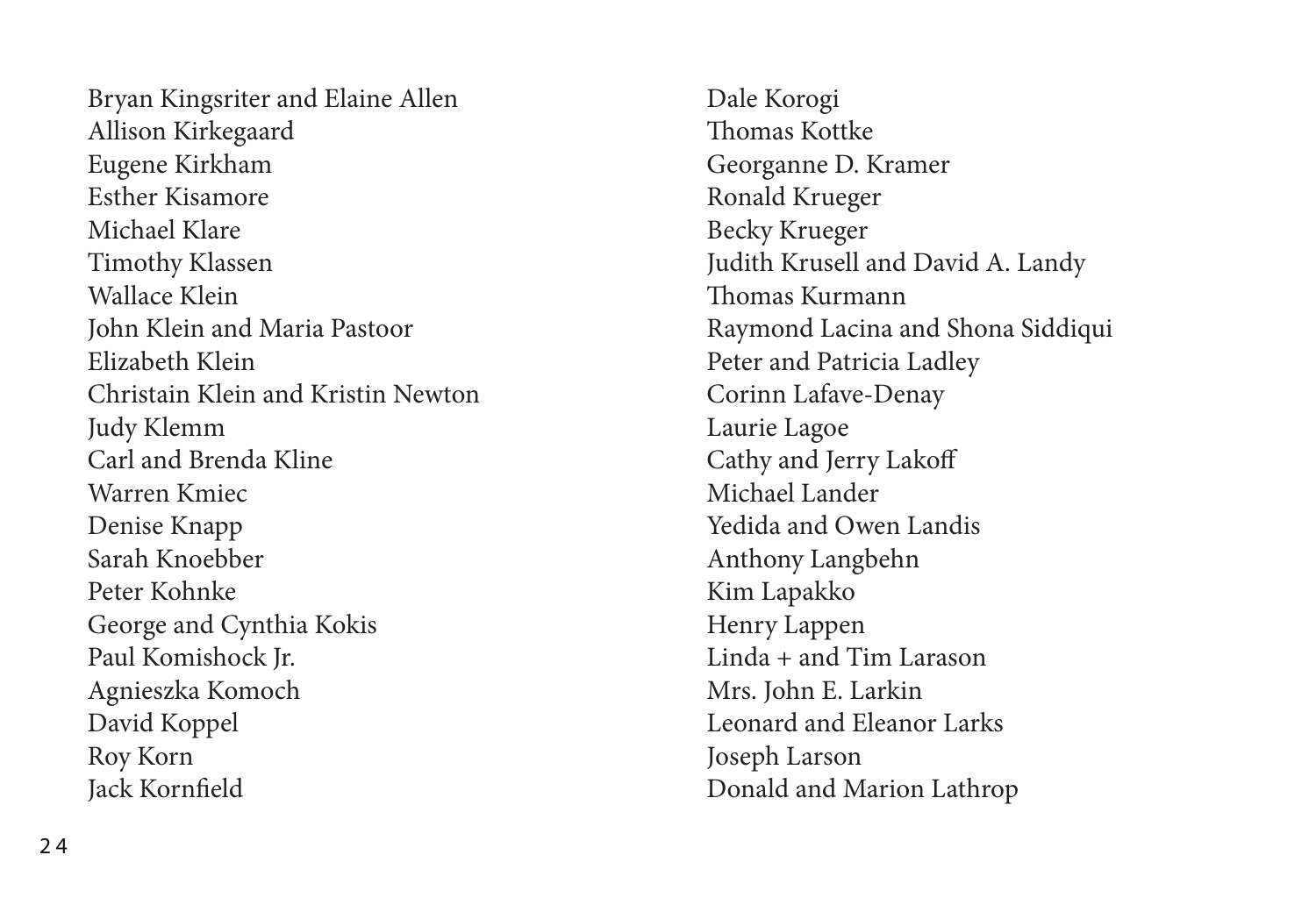Jen Lau Kathleen and Michael Lauer J. Kathleen Laurila Richard Laybourn Susan Leaver Andrea LeBlanc Thomas Lee Steve Lehman and Kathy Childers Barbara Leighton Laura Lein and Benjamin Kuipers Jon Leiseth Duane Lengsfeld Adele Lennig and Christopher Sullivan Johannes Lenz David and Leslie Leonard Betsy and Gail Leondar-Wright Janet Leslie and James Anderson Janet Leslie Joanne Leussing Sandy Leuthner Kristen Leveille Robert and Carolyn Levering

Ruth Levine Morris and Dorothy Levy Anne H. Lewis Ben Lewis Claire B. Lewis Laura Liben Judith Libertus Yehudit Lieberman Richard and Carolyn Lief Judith Lies Kathleen and Lin Linabery Ilona Lind Mark and Jennifer Lindberg Jonathan K. Lindfors and Kathleen Bryant Mark Lipman and Helen Cohen Douglas Lipton Nanette Lisk Kathleen List Suzanne Llewellyn Robin Lloyd Roberta Locke Jan Logjes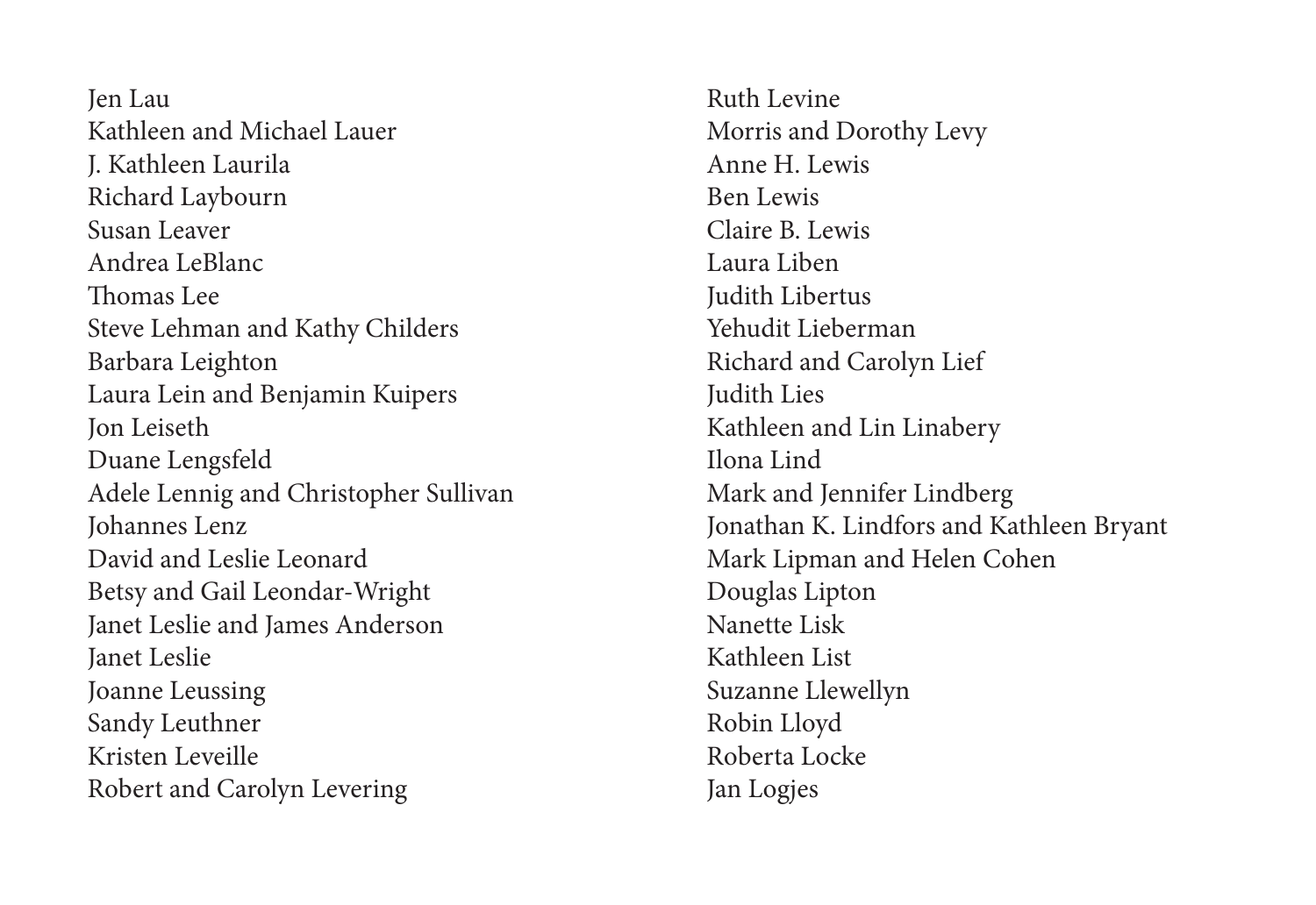Kristin Loken Michael Lombardi Thomas Long Nancy Lorence Margaret Lorenz Susan L. Loucks Joanne Lound Becky Lourey Mary Lou Lovette Elizabeth Lowe Edgerton and Robert Edgerton + Donald Lubick Larry Luck Nancy Lukens ~ Anthony Lump Kim Lund Kristen and Kristofer Lund William Lurton John Lurvey James Lynch James Lynskey and Jane Dietl Eugene G. Lyons Kathleen Macferran

Donald and Nancy Maclay Mary Maclay Rose and Ralph Madsen Alice Maes John Magan Gloria Magee John J. Magruder Arden Mahlberg Katherine Mahle Kevin Mahony and Gwendolyn Fassett John Malkin Neville Manderson David Mann Elizabeth A. Mann Francois Marchand Lorna Maren Genjo Marinello Carrie Marker Robert Marr Dolly Marshall William Martens Jean and Daniel Martensen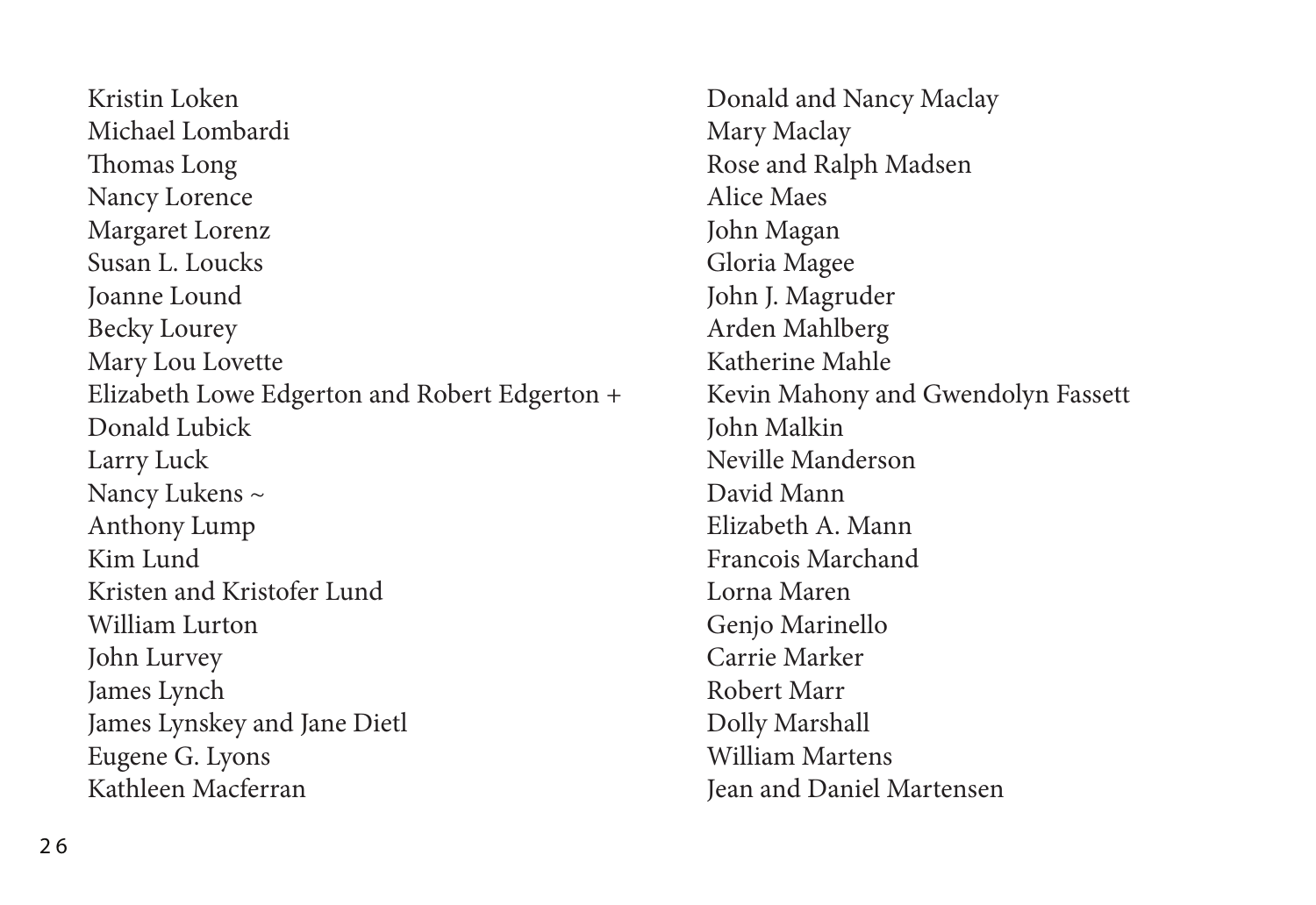Alden and Marie Martin Andrew Martin Stephen Martorano Linda Masiello Martha and Stuart Mason Ken and Carol Masters William and Judy Matchett Susan Mathews Virgil G. Mathiowetz ~ Andrew and Ellen Matragrano Carol Matusak Anna Matveeva Terry Lee Maul John C. Maus Charlotte Maxson Margaret Maxwell Joyce and Dan Maxwell Dr. Catherine Mayer Mary Mayo Dominique Mazeaud John Mazzola Helen McCahill

Don McClain Lynne and George McClure Susan and Donald McCollister Bob McCollor Locke McCorkle Fred and Jacki McCormack Joan McCoy Carolyn McCoy and Bill Sanderson Judith McDowell James McEachran Rev Kaeley McEvoy Nancy and Robert McFarland Karen McGillicuddy Delia McGrath Janet McGrath Tom and Susan McGuire Andrew J. McKenna William McKindley-Ward Brian and Louise McLeod Susan McLucas Andrew J. McMahan Gwen and Andy McMahon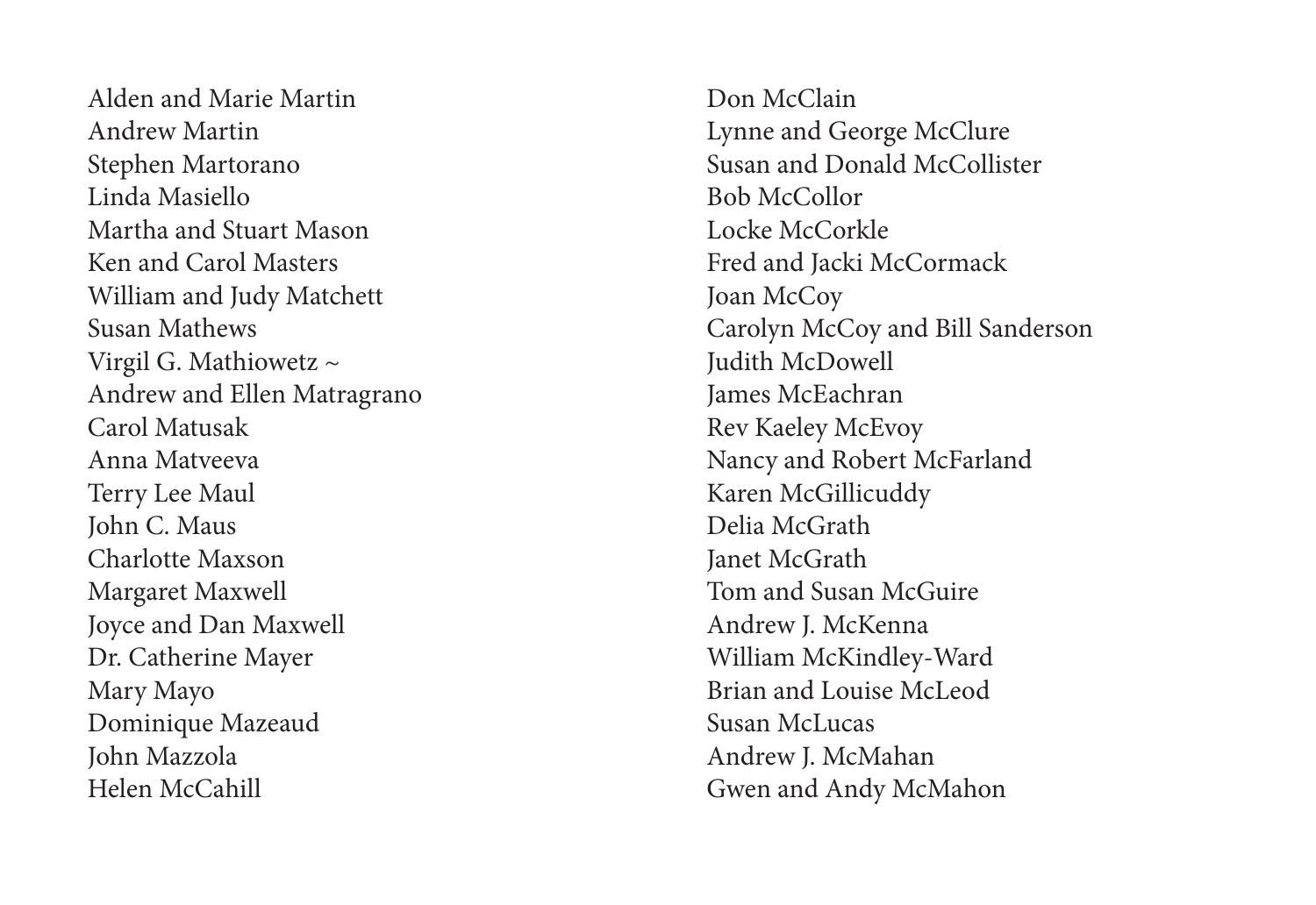Anne G. McManus Alice McMechen Monique McThompson Ellen J. McVey Mary Meadow Marie and Joseph Medvec Gretchen Mehmel and Jeff Burchem Douglas Meisner Sherry Melchiorre Nick and Mary Mele Karl Meller Carl Mellor Everett Mendelsohn Bernice Mennis James and Joann Mentele Margaret Merkow John and Yoshie Metcalf Richard Metcalf Peter Metz Beth Meurer Mari Mevissen Carolyn and Erik Meyer

M. Jane Meyerding Colleen Meyers Theresa Michel Kathryn Mikel Martin Gross and Claudia Miller Suzanne Miller Carol Miller Isabel Miller Lynn Miller John Miller Kathleen Milligan George Millikan David and Karen Minge Robert P. Minichiello Sharon Minsuk Lynne and Michael Mischley Stefani Mistretta Lucy Mitchell Burton Mitchell Jean Miyashiro Michael Modzelewski Annie Moldafsky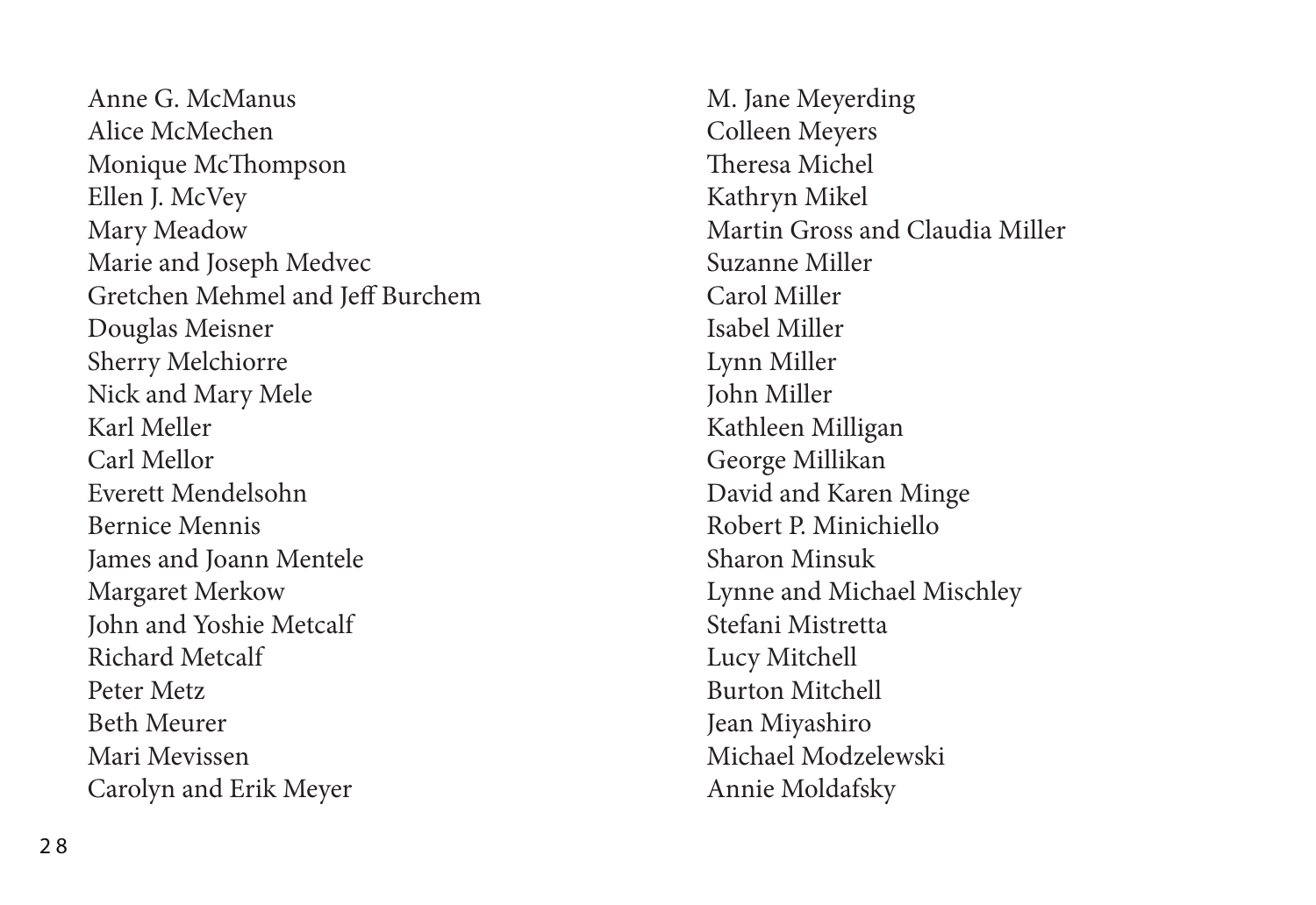Jean Mont-Eton Alison and Daniel Montgomery Christopher Montone Kathleen Moore Melvin and Ellen Moore Evemarie Moore Hubert Morel-Seytoux Marcia Morgan and John Braxton Alice Morgan James and Sally Morgan Lydia Morley Luis Morones Claire and Lawrence Morse Robert and Sharon Mortenson Dick Morton Pastor Carolyn Morton Daniel Moses Carol and Nelson Mosher John Moss Sally Moss Sidney and Miriam Moss Paul Moss

Barbara Moulton and Tom Helm Judith Mullins Joseph Muriana Molly Murphy Susanne Murphy Laura Murra Elliott Murray Thomas Murray Sara Mushlitz Maizy Myers Alan Myers Linda and Sam Myers Alan Mytty Arvind Naik Christopher Nakamura and Sarah Nuss-Warren Mira Nakashima Yarnall Sayrah Namaste Ardella Nathanael Bob Nechal Nancy Neiman-Hoffman Jack and Kate Neis Tawny and Robert Nelb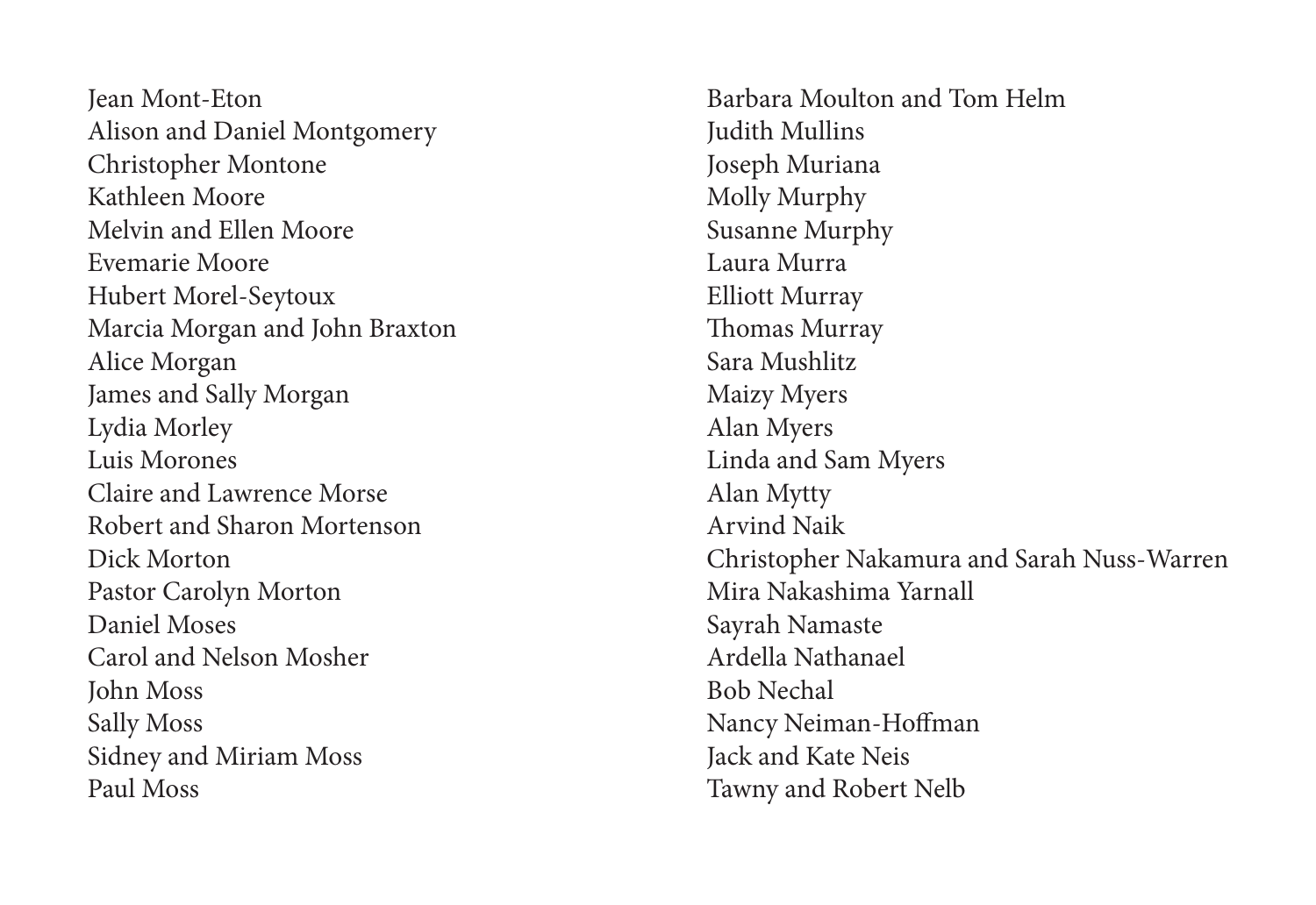Marjorie Nelson Judy Nelson Sandra Nelson Chester and Paulette Nettestad Kenley Neufeld and Leslie J. Davis Brad Neuhauser Randall Neukam Janet Neva Moles and Oliver Moles David G. Newman Marian and Samuel Nichols Patricia Nicholson Samuel Nickels and Cynthia Hunter Els Nijland Peter Nimkoff Carmen Nomann Anugraha Norstegaard Susan and John Norton Mary Novak Nancy O'Connell Fran O'Connor Susan Oddsen Francis and Lenora O'Donnell

Herbert Ogden Jonathan Ogle Jesse S. Okie and Mary L. Harrington Mr. Huibert Oldenhuis Molly Older Rodney Olsen William Olszewski Leon and Elaine Oman Joyce O'Meara Carol K. O'Neill Ms. Melissa Onyango-Robshaw Mariane Oram Mary Ann B. O'Reilley Gwynne Ormsby Thomas Orne Edward Ornelas Suzanne Osborne Elson and Cheryle Oshman Blunt Don and Florence Ostrom Mark and Ann Oswood Danielle O'Terry David and Karen Pack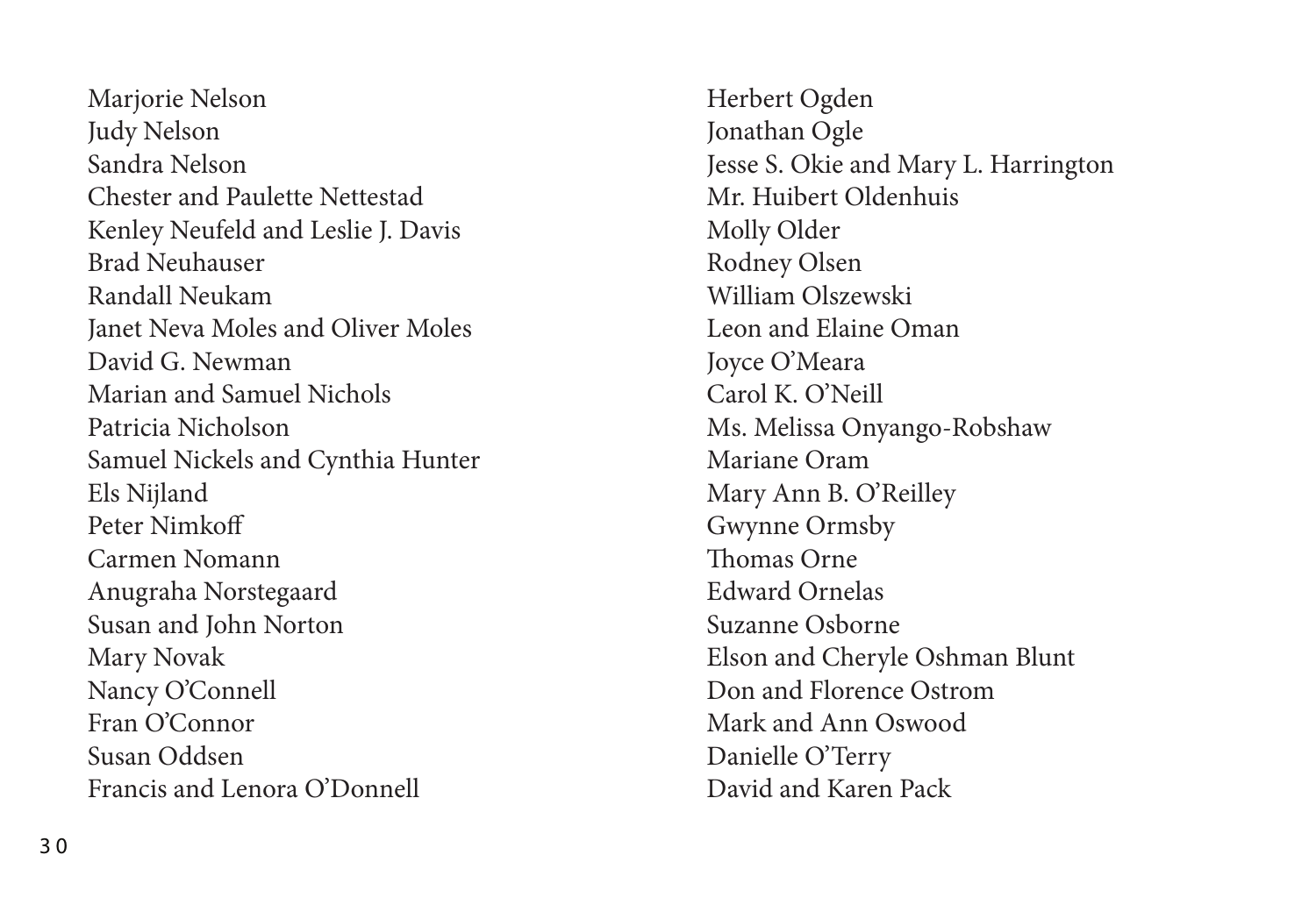Bernadette and Jack Page David P. Page Joseph and Mary Palen Barb Palmer Clarkson and Andrea Palmer  $\sim$ Roger and Sarah Pancost James Pandaru Betty L. Pankey Bharat Parekh Deborah and Raymond Park Robert Park Anne Parker Thistle Parker-Hartog and Shawn Isenhart Thomas K. and Mary Hansel Parlin William Pasquinelli Robert and Carol Passmore Mary and Mickey Patterson Gary Patton Rosalie Paul Helen Paul Carol Paul Carol Pawlak

Thomas Paxson Jack and Christine Payden-Travers Hosea Payne and Ann Fabiszak Payne Susan Peacock and Stephen Robertson Charlotte Pearson Theodore A. Peck III Barbara Peer Jane Peers Lyn C. Pegg James Pennino Robert and Laura Pepper Angelo and Mary Percich Barbara Perman Elizabeth Pernotto Margaret Pestorius Lorin and Lacksana Peters Nancy and Richard Peters Marlene Peterson Patricia Petit Sandra Petron Nellie Petty Katrina Pflaumer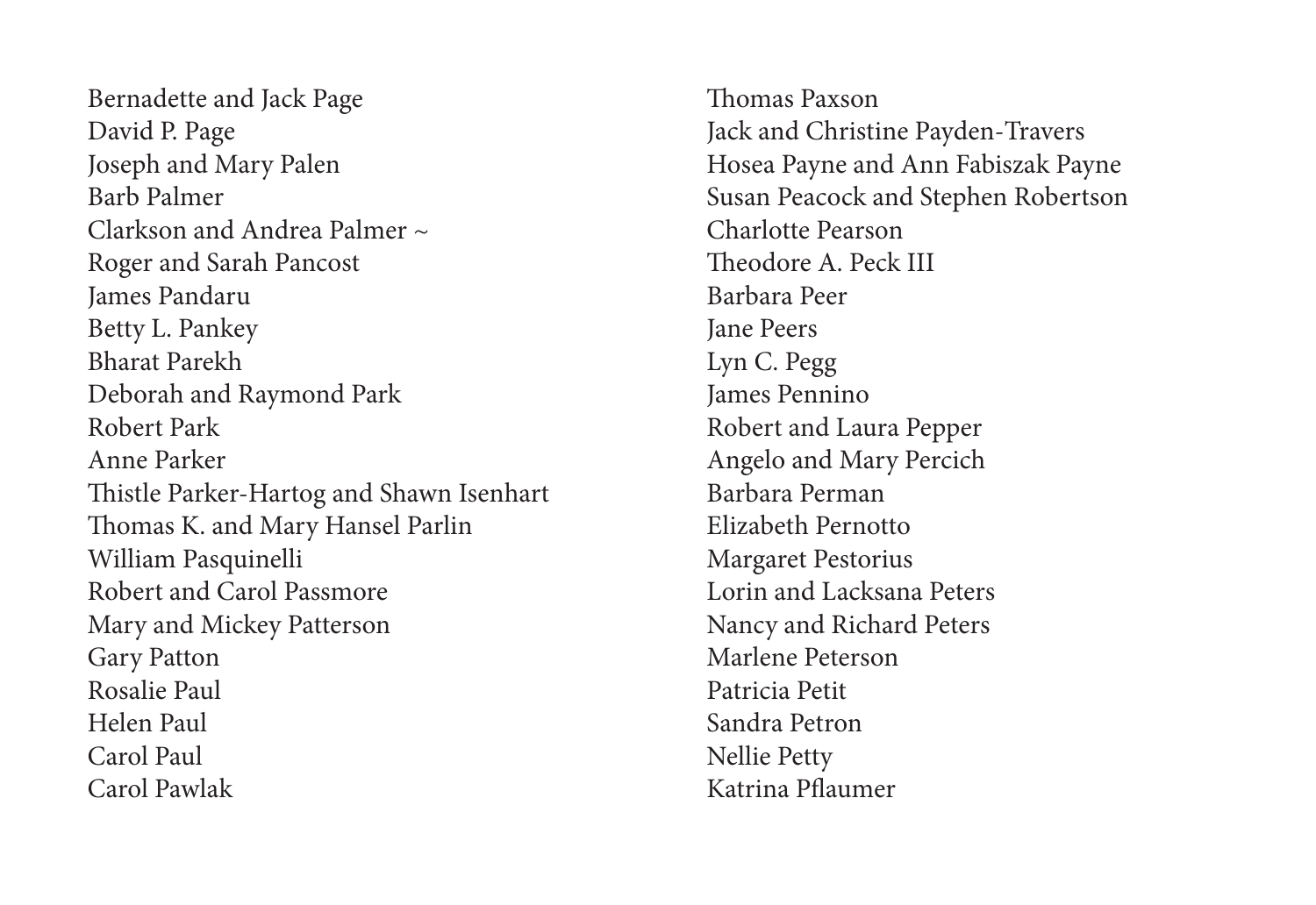Marjorie Phillips Jacob Picheny ~ Alisha Piekarski Annette and Robert Pierce John Pikala Charlie Pillsbury and Allie Perry Anne Pincus Nancy Pine Joyce and Donald Piper Dwight Platt Celeste Pleadwell Ruth and Michael Podolin Ted Mermin and Claudia Polsky Judith Pomeroy Leila D. J. Poullada Judith Poxon Georgia Pressman Dick Preston Ann and Robert Pries Marjory and Donald Priest Carol Procter Debra Pullen

Lucy and Chad Quaintance Amy Quick Richard Quiggle Mark Quistad Kathryn Radinovsky Bruce W. Radtke Dr. Timothy Ramer and Martha Johnson Nalini Ramer Linda Ramsey Benton Randolph Lynn Rankin Beverly Raway Rev James Ray and Suzanne P. Anzellotti Linda Ray Jessica Raymond Bill and Barbara Read Donald Reasoner Margaret A. Redmond and Steven Ring Mark Reedy Robert and Joan Reese Rita Reffner Rosemary Rehm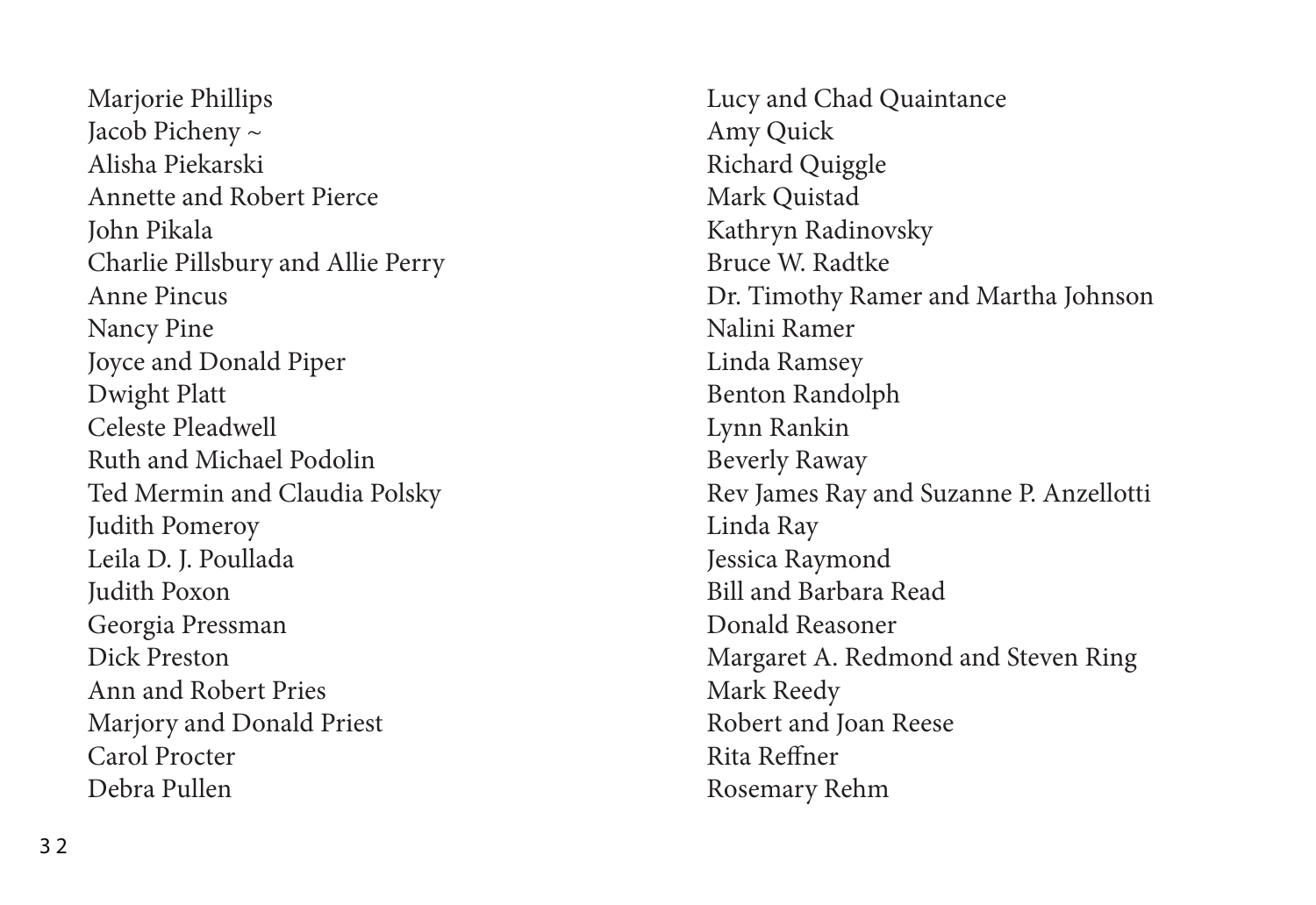Pat and Debby Reisinger Kathleen Remund and Diane Light Ella Remund Wiger Margaret Rentmeesters Patricia Repinski John Reuwer and Laurie Gagne ~ Paul and Mary Reyelts Lois Rhoades Katherine Rhoda Jeffrey Rholl and Alexandra Lape Philip and Charlene Rice ~ Lois Rice James Richmond Daniel and Marie Riehl Matthew E. Riggen Kay Riley Winston Riley III Artemio Rimando Thomas Ripp Margaret Ris Burt Riskedahl Georgina Ritchie

Alice Ritter Kathleen Roach Louis Robards Barry Robbins Jean Roberts Brian and Barbara Robinson Marileta Robinson Phyllis Robinson Dr. Gilbert Robledo Shelley and Michael Robshaw Leah Robshaw Robinson and Paul Robinson Margaret Rockwell Carolyn Rodgers Carol Rodgers Sharon Rodi Frank and Frances Rodriguez William and Dinah Roe Bob Rose Renate Rose Keith and Suzanne Ross Alessandro Rossi Donald Rothberg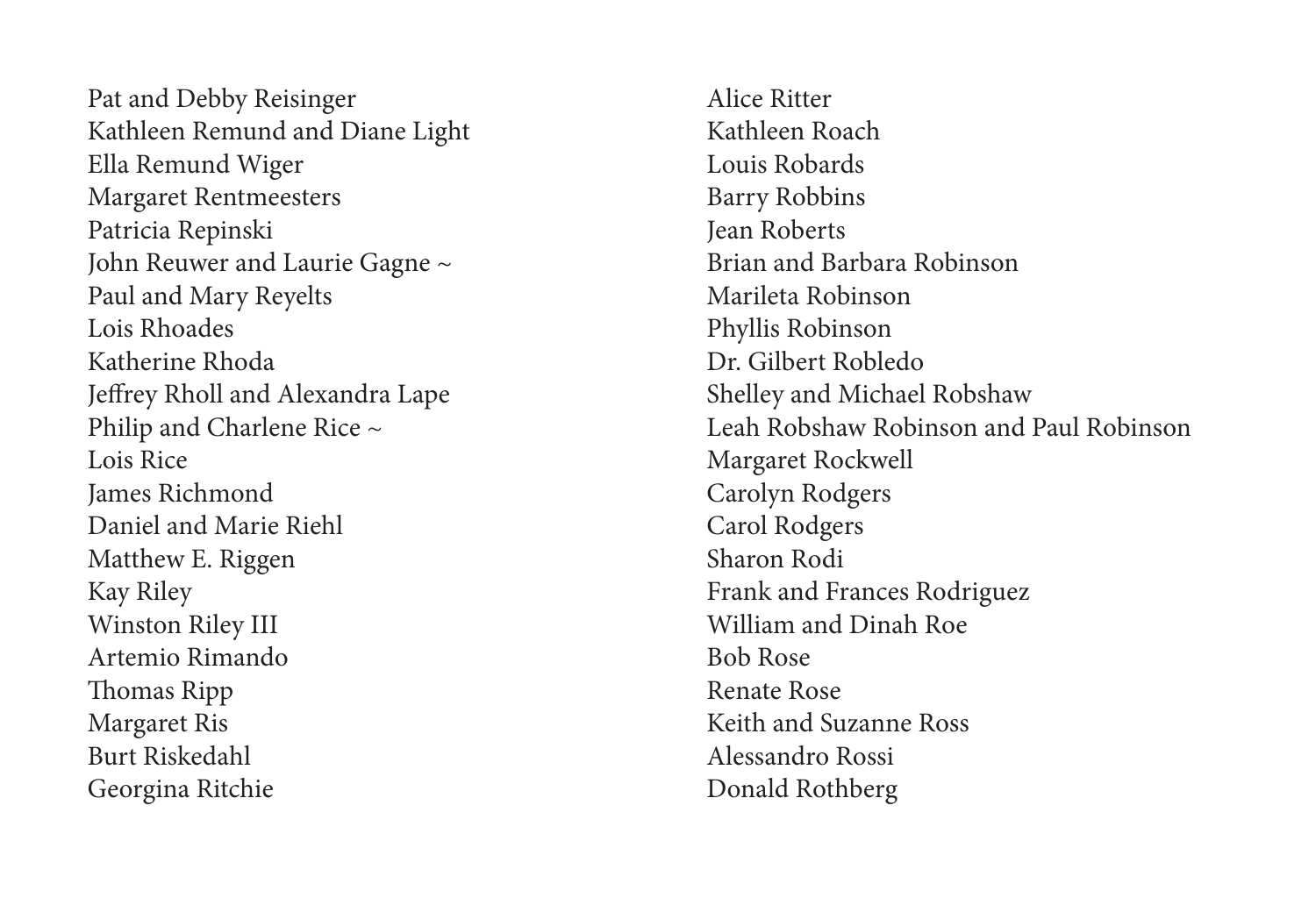Cydny Rothe Edward and Janice Rowley Stephen and Sandra Rufer Phil Runkel Kaki Rusmore Connie and Bruce Ryan Frances Ryan Carole and Roger Rydberg Oliver Ryder Terrance and Sally Rynne Eric and Maryann Sabelman Barbara Sadler  $\approx$ M.A. Saeed Mr. and Mrs. Milton Saier, Jr Patrice Salcedo Patricia Salcido Jose Salgado Stephen and Susan Salisburry Charles and Louise Saltzman Qatana Samanen William Samuel III Hilary Sandall

Pat Sanders Judith Sausen Eliza Scallett Anne Scarff Virginia Schaaf and Daniel Lowenstein Alma K. Schaefer Claire Schaeffer-Duffy David Schaewe Patricia Schaffer and David Weissbrodt Jeanne and George Schaller Matthew Schaut Earl Scheelar Robert and Eva Scherb Robert Schertzer Dianne Schevene Erich Franz Schimps Karl and Charlotte Schmiedeskamp Joseph and Marilyn Schmit James W. Schmitt Franz and Mary Schneider Florence Schneider William Schnell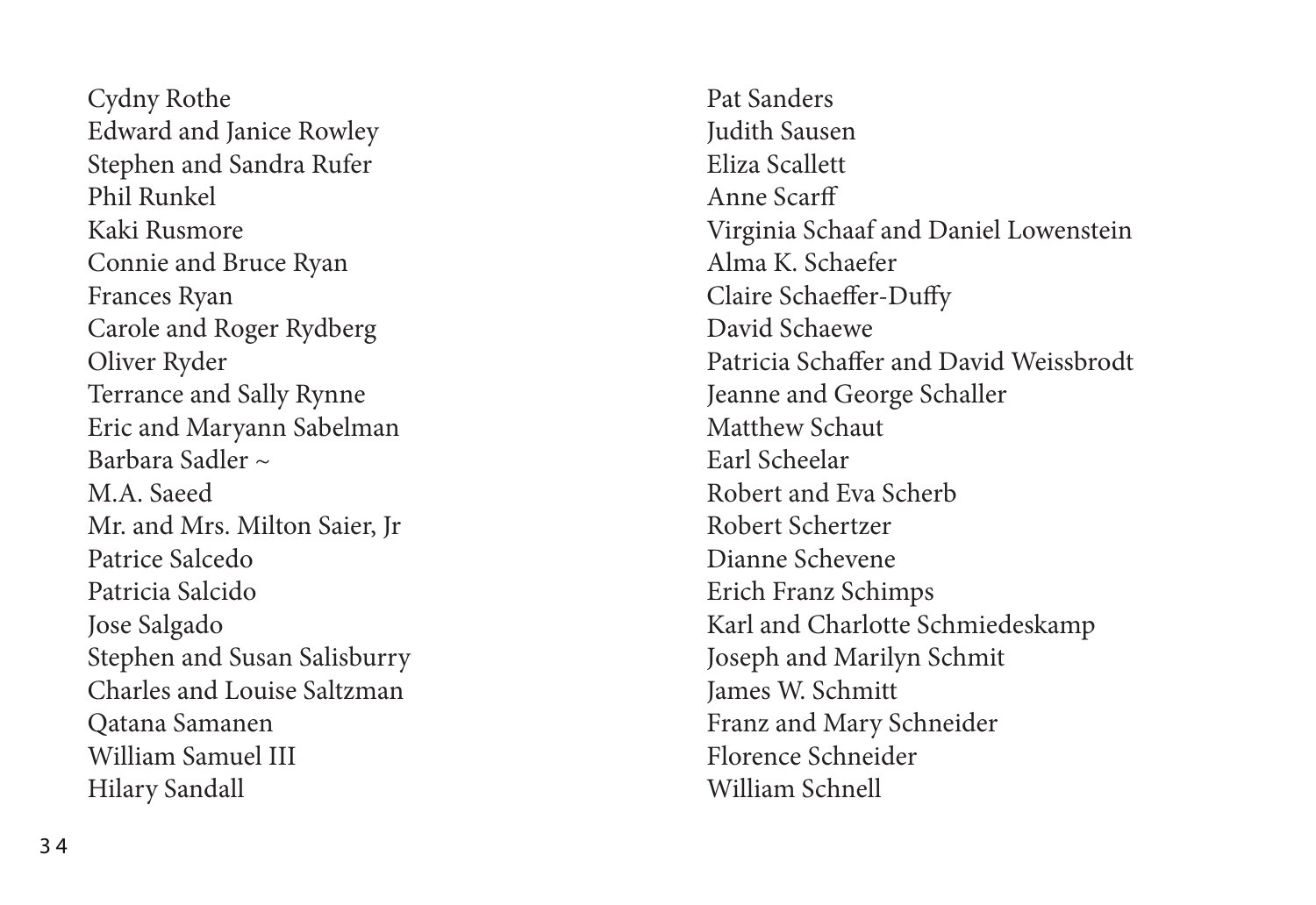Charles Schnell and Patricia Caramagno Catherine Scholer Kliewer Perty Schoppner Barbara Schroder Jon and Dana Schroeder Helen and Bobby Schroeder Jean and Mark Schroepfer Deanna Schultz Tom and Debra Schumacher John and Maryann Schwab Michael and Susan Schwartz Jackie Sciarrillo Joseph Sciarrillo Janice Scofield Judith D. Seaman Katherine Seeger and Dean Spencer Theodore and Jean Selby Marilyn Sequoia and Jeffery Laird Richard Seroff Dennis and Josephine Setzler Susan and Gary Sexton Ellie Shacter

Helen Shao Maryam Shapland Celestine Armenta and Chip Sharpe Lawrence Shea Mary Shedd and Mr. Steve Wilson Christine Sheff Karen and Larry Sherwood Sylvia Shih G. Dennis Shine Daniel and Joanne Shively Lynn Shoemaker Thomas and Susan Shostak Ellen Showell June Sidman Beverly Siegel Sharon Sigal Michael and Sandra Simkin Madeline Simon Carole Simpson Robert Simpson Betsy Sitkoff Sally Skanderup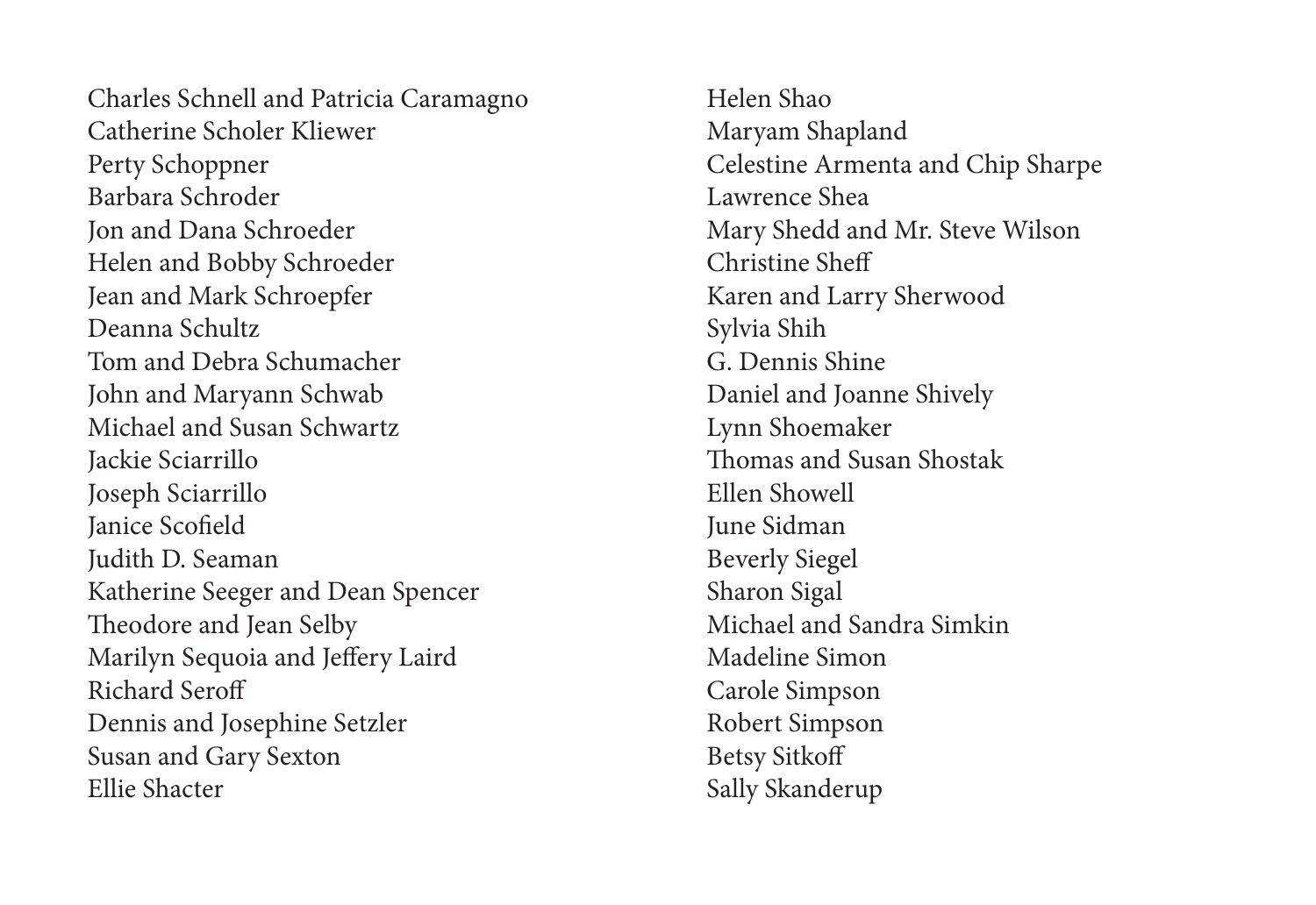Phyllis and Robert Skinner Margaret Skinner Richard and Nancy Skochdopole David Skolnik Rick and Sharon Slettehaugh James Small Maureen Smith Helga Smith Nicholas Smith Jed and Shirley Smith Steven and Patricia Smith  $\sim$ Maria Smith Peter and Helen Smith David and Linda Smith Brian Smith Nathaniel Smith Ken and Linda Smith Kelly Smith David Smith Mary Smith Arthur Smith Lee and Judith Smithey

Pat and Don Sodo Dr. Kenneth B. Solberg Judy Solmonson ~ Randy Solomon Meredith Sommers and John Dregni Sally and Daniel Sommers Raymond and Heidi Souza Dr. Lisa Sowle Cahill Margaret N. Spallone Daniel Spelce and Yolanda Provoste Fuentes Iris Spellings Nancy Spence Liesl Spitz Nina Sprecher Rose M. Springer Susan C. St. John Donald and Jean Stagg Braeden Stamas Lynne Stanley Blanche Stark John Steczynski Susan Stedman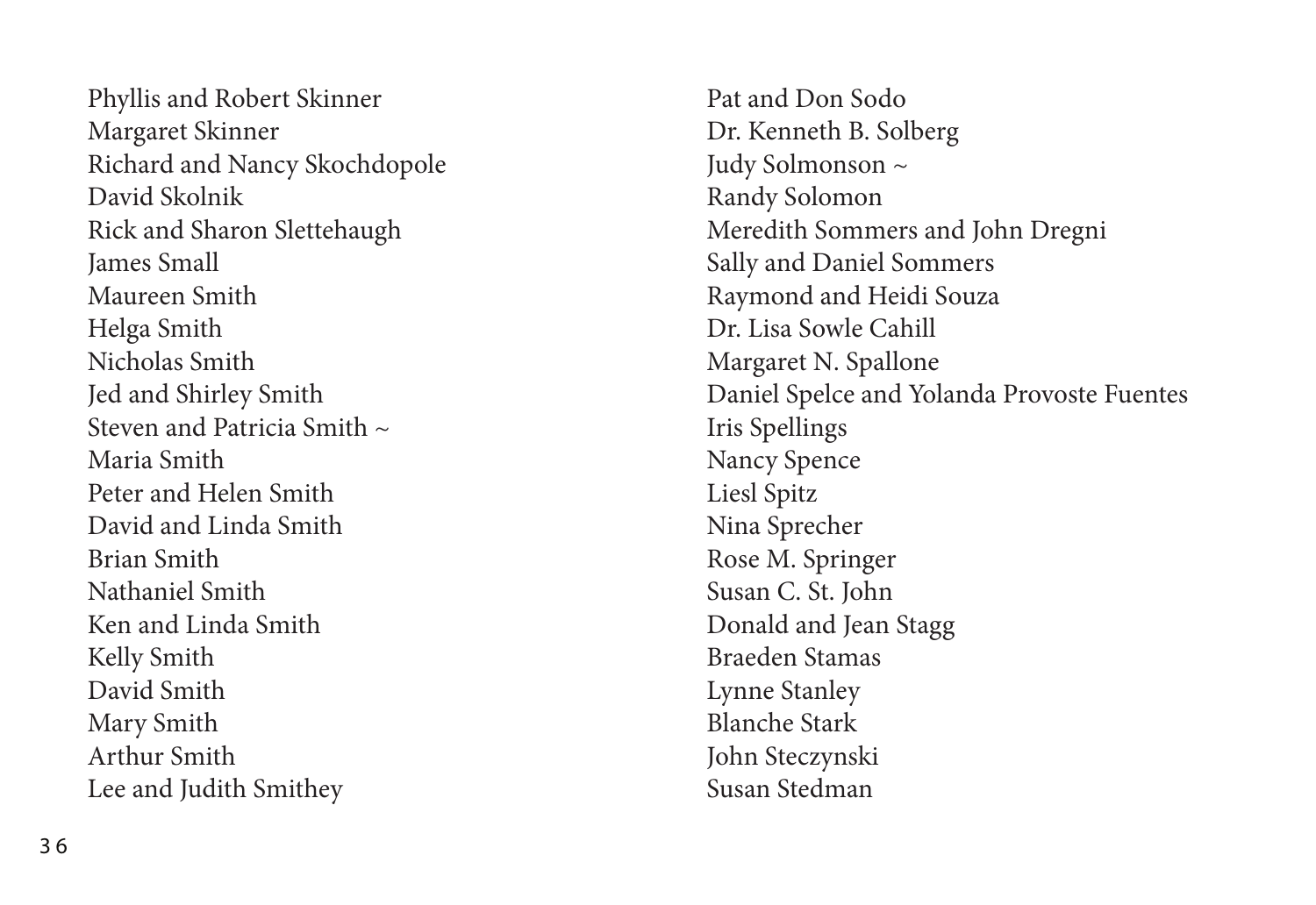Dale Steele Judy and Matthew Stein Teri and Robert Stephens Leslie and John Stern Darwin Stetzer J. Ross and Nancy Stevenson Frances Stewart David Stewart and Elona Street-Stewart Carl Stieren Karen Stoddard Cynthia Stokes John Stone and Barbara Aszman Stone Donald E. Stone Ickis Stone Amy Storbakken Jane Stowe Muriel Strand Catherine Stratton Treadway Faye and Sandor Straus Susan Strauss Bertram Strieb Lucy Stroock

Alan and Caroline Strout Ruth and Graham Suffield Lynn Sullivan Robert Sullivan William and Heddie Sumner Don and Doris Sundell Deepa Sureka Robert Swan Leahe Swayze David Sweet and Elaine Kihara Joy Sweeting Alice Swift Ruth Tajon Nancy and Ron Tamarisk Margaret Tassi Paul Tatone Angela Taylor Jane H. Taylor Jerome Taylor Ed Taylor Edith Taylor Chartis Tebbetts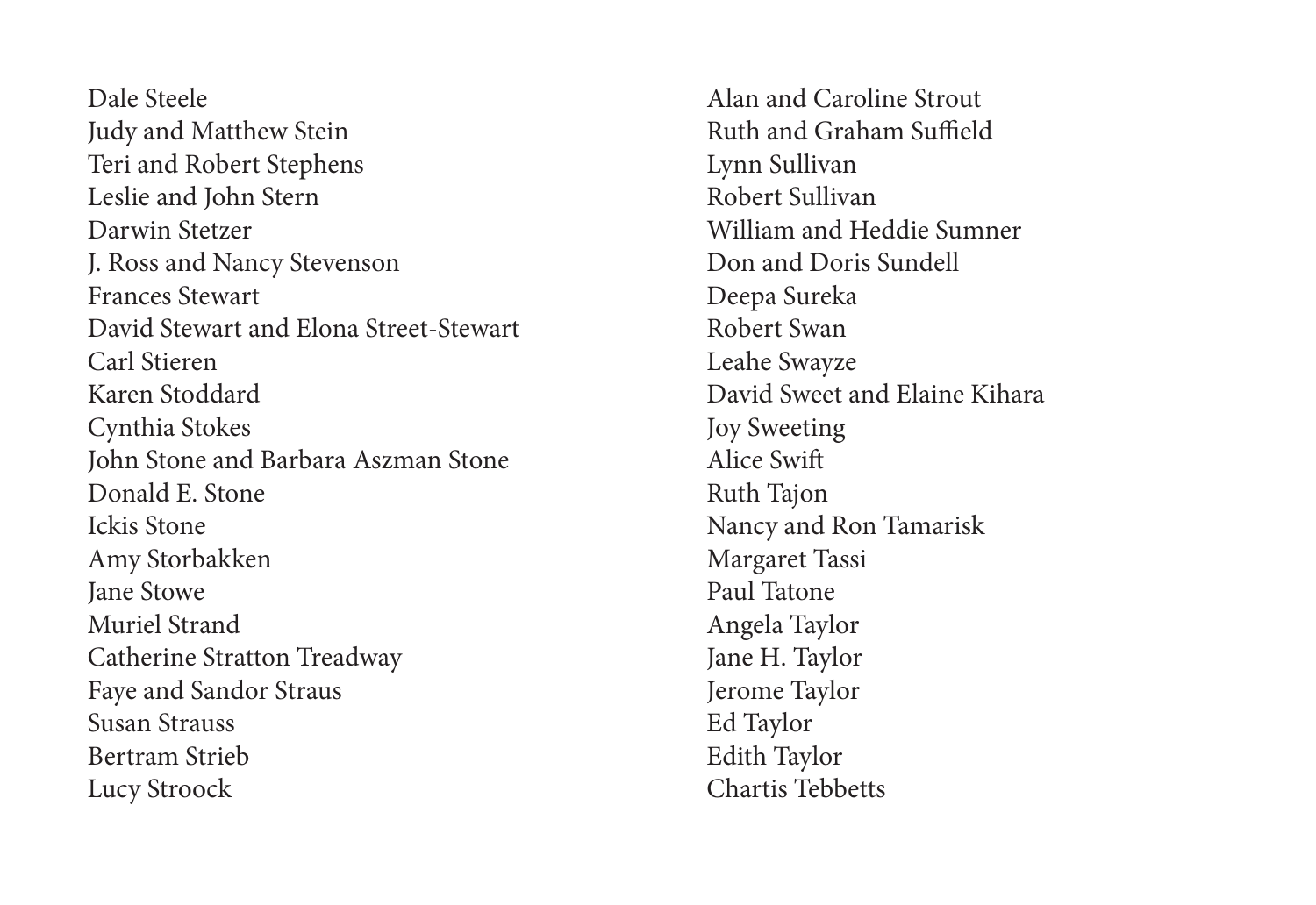Edwin Tegenfeldt Diane Tessari Rita Tester Carl Thatcher Mel and Sharon Thelen Jennifer Thiermann Bruce and Rosemarie Thill Joann Thomas and Douglas Nopar Alan Thomas Gomer Thomas Garry and Constance Thomas Mahogany Thomas John Thompson Dennis and Karen Thompson Polly Thomson and Peter Edmunds Patricia and William Thornton Deborah Thorp and Kathleen Murphy Jody Thorsen Grage Jocelyn Tilsen and Jim Bour Judy Timmons Bruce Timmons William Timpson

Joan Tirak Mary Ellen and Dale Tithof Dr. Mary M. Tjosvold ~ Thomas and Amelia Tolton Pat Tomkins Tiff and Frank Tool Curt Torell Janis Torrey Duane O. and Theresa Rae Townley Carol Townsend Nina Trabona Frances and Michael Trevisan Nelly Trocme Hewett Joänne Tromiczak-Neid Barbara Troxell and Gene Boutilier Donald and Jane Truhlar Conrad Trumbore Fred and Kay Turk Robert Turner III Patricia Tweedy Robert Tyler Ethel Tzizik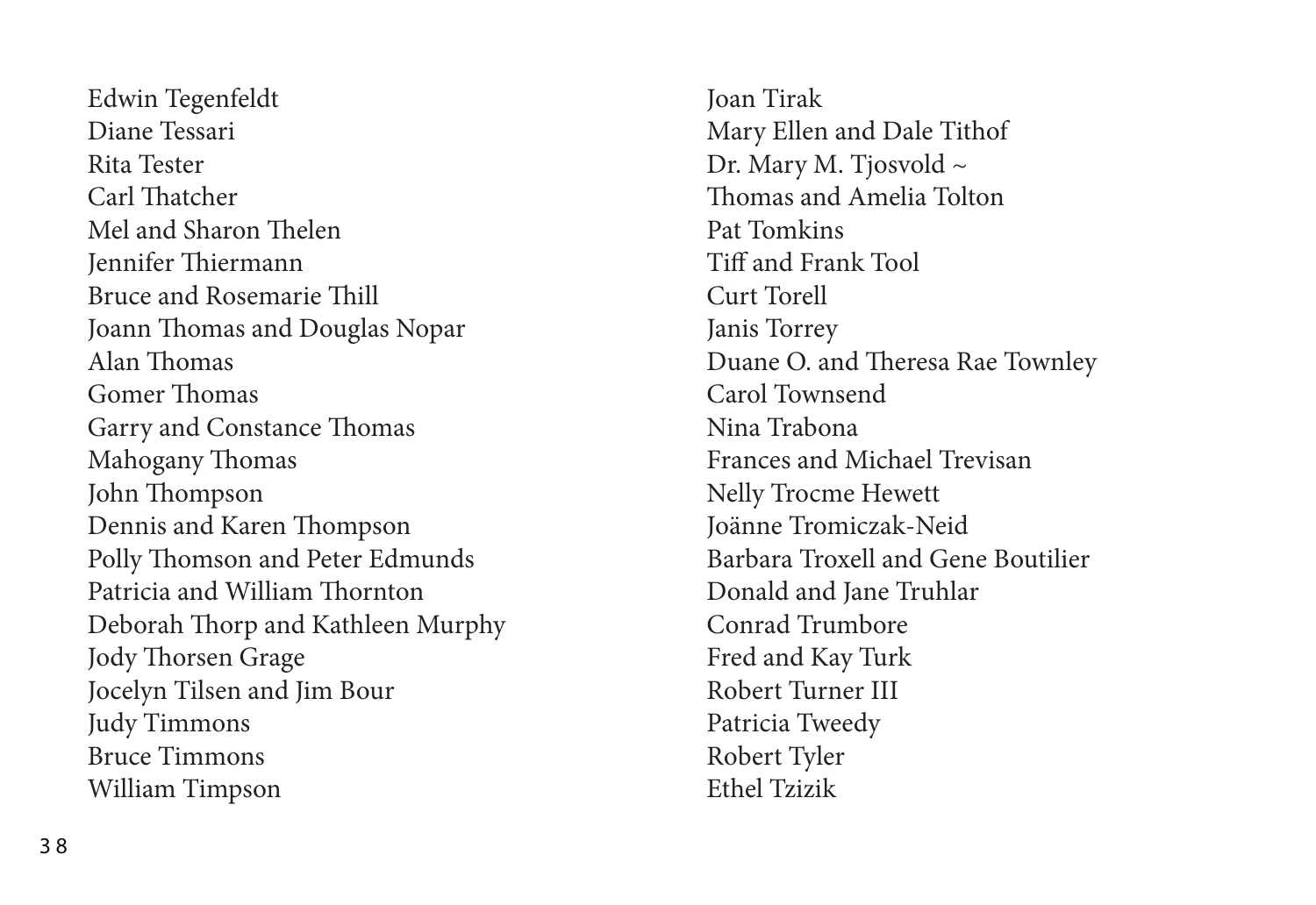David Unowsky Alfred Upton David and Lorri Utoft Rev Jeffrey Utter and Sharon Whittle Francis Uy Larry Valley Richard and Marian Van Dellen Willem van den Berg Willem Arie van den Bosch Kees Van den Bosch Mark and Bernice Van Dort Meaghan Van Dyk Karen Van Fossan Charles Van Heuveln Gretchen Van Scoy Richard and Elizabeth Vanden Heuvel Richard Vandendolder Marjorie L. Vandervoort Candace and Robert VanScoy David and Susan Vaughan Gail Vaughn Susan and Anthony Verbalis, Jr.

Carol Vesecky Kim Vetting Jean Vieten Jody Virnig Peeranut Visetsuth Karen Viskochil Barbara Von Benken Alice Waco Mary Wagner Thor Wagstrom Phyllis Wallace Elaine Waller-Rose Rhoda Walter Kathrine Walter Sandra Walton Heacock Ann and Douglas Ward Susan and Robert Warde Mary and Robert Warne Ann Warner David Warner Bradley Warner and Elisabeth Turner Julie Warner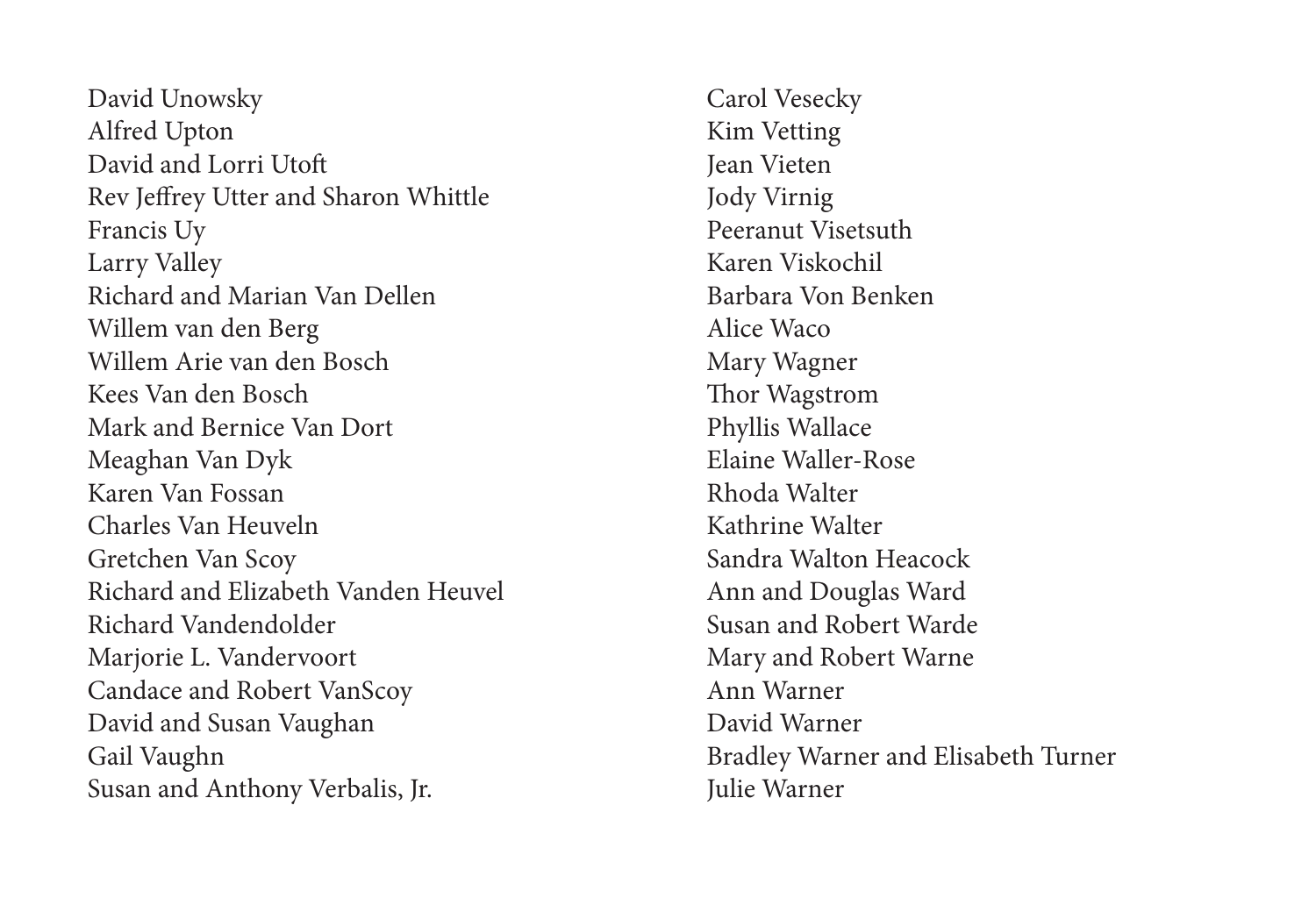Deacon Warner Lucy Warner Perry and Carlo Perry Eleanor Warnock Norma Waters Jim and Carol Watkins A. DeWayne and Theo R. Wee Richard Weis + and Barbara Rogers Joel Weisberg and Janet Watchman Jeffrey Weiss Lynne Weiss and Robert Irwin Ann M. Welch Tomas Welch Laura Weller Kay S. Welsch and Susan K. Fahning Agnes Welsch Henry and Pat West  $\sim$ Jean Westberg Richard and Sandra Westby Ann Wettrich Gail Whitacre Dana White Thomas and Darlene White

Victor White Louise White David Whitney Barbara Whitney Bridget A. Wickiser Joan and Saul Wider Barbra Wiener Gary Wiesendanger Caroline Wildflower Frances and Frank Wilkinson James Wilkinson III Robert Willard Stephen and Elizabeth Willey Matthew Williams Gordon Williams Christa and John Williams Thomas and Patricia Willis R. Marilyn Wilson Rosemary Wilson Douglas Wingeier June K. Wink Anne and Ken Winkes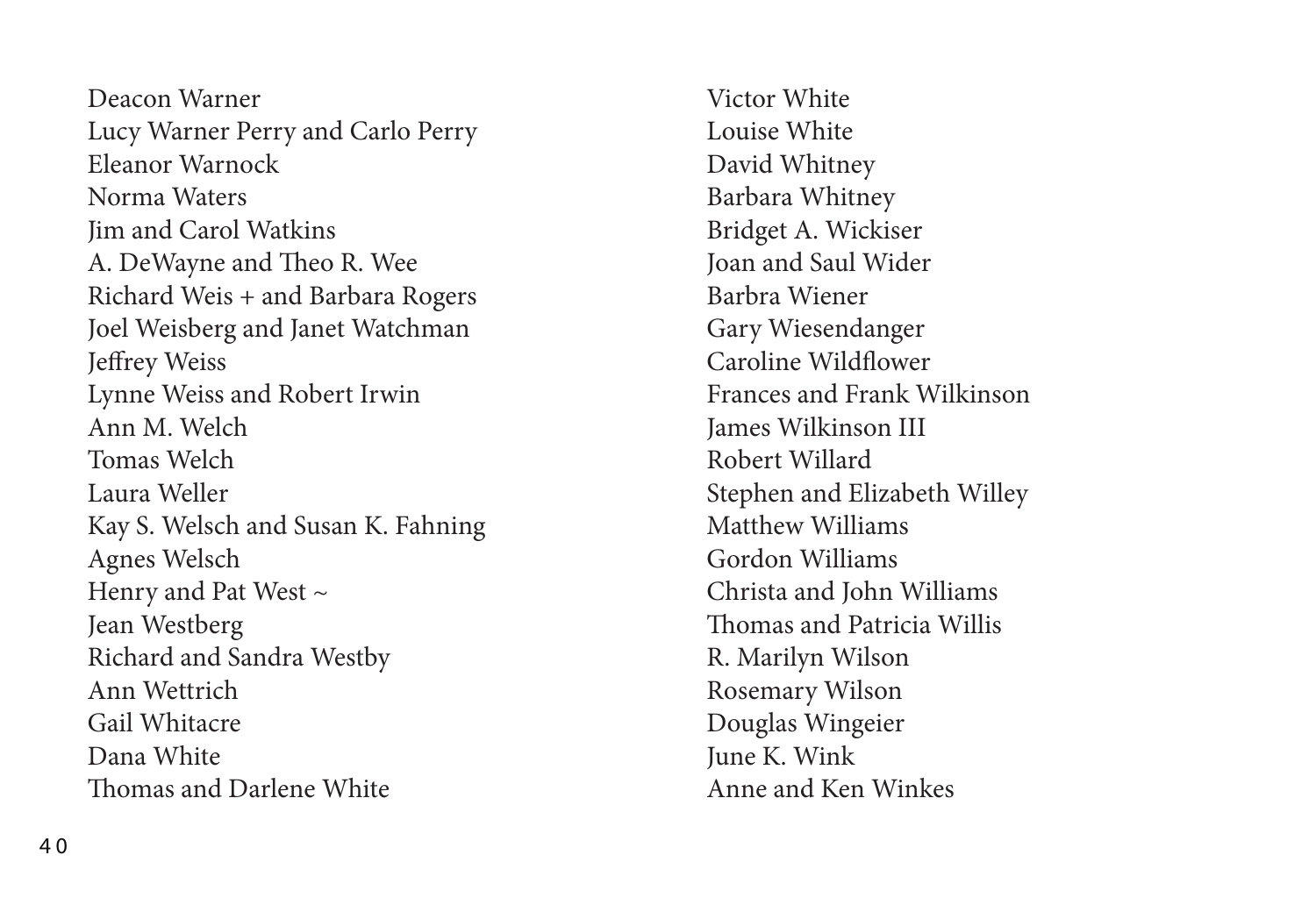Ben and Sloane Winkes Penny R. Winton Cecilia A. Wirth Julie Wissinger and Tom Higgins Carol Witte and Winston Cavert Thomas Woehrle Emily Woerner Wendell Wogen Rachel Wohl David Wolcott Louis Wolf Gretka Wolfe Roy and Judy Wolff Guy Wood and Gail Haines Gregory Woodring Sally Worku Nancy Wrenn Jennifer Wrenson Gregory and Ellen Wright Judith Wright Charles Yannacone Ruth Yarrow

Mary Beth Yarrow Mary Yelenick and Elizabeth Broad Sister Mary G. Yelich James and Mary Yeomans Jason Youngdale Donald Zappone Jerrold Zar Carolyn Zarcone Mary Zaudtke Phillip and Carole Zediker Karen Zeleznak and Jim Fournier Lynn Zentner ~ Michael Zielinski H. Glenn Ziengenfuss David Zimmerman and John Lineberger Sarah and Paul Zorn Robbin Zoupas

**+ Deceased ~Member of Legacy Society**